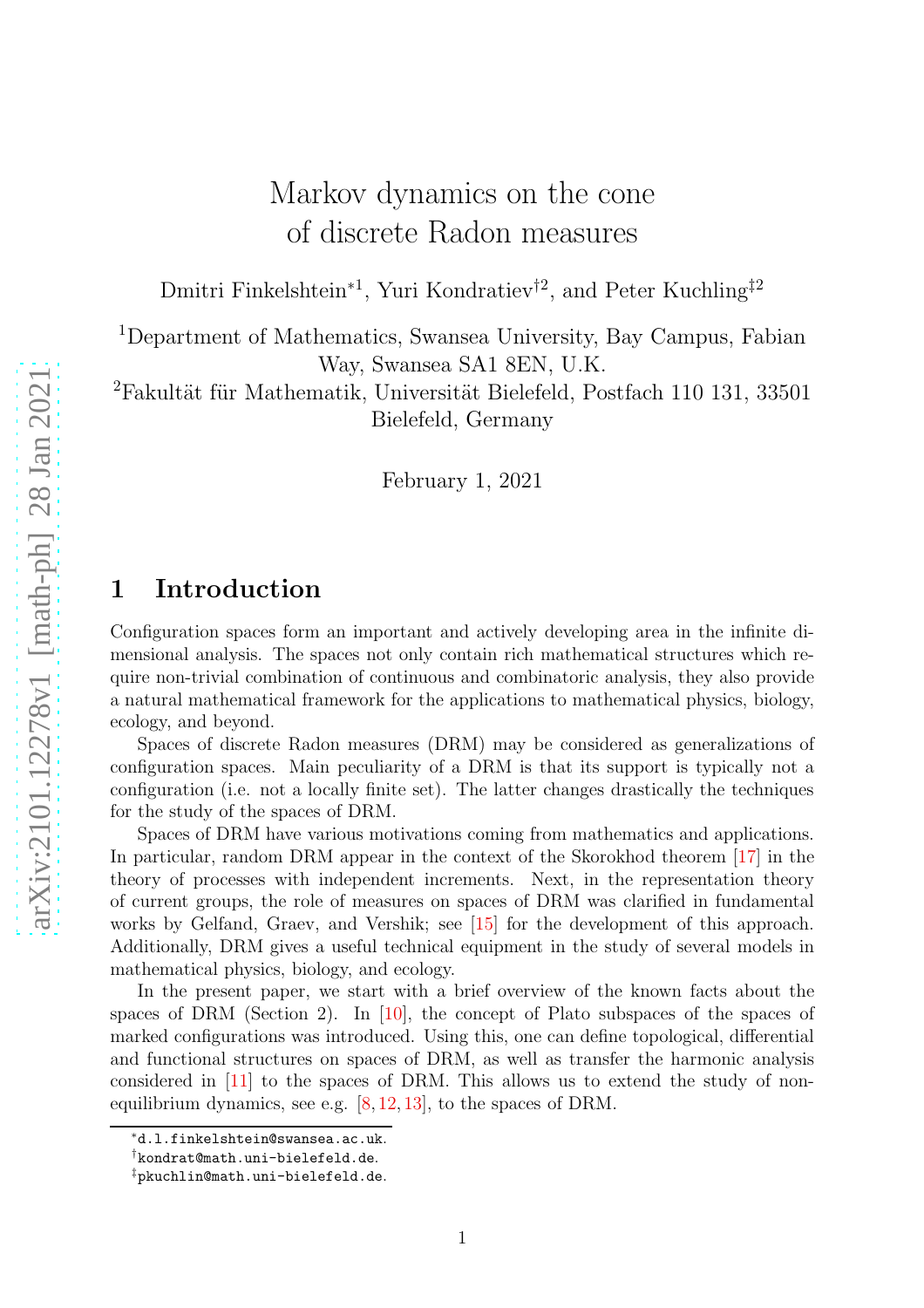Namely, we consider three dynamics on the spaces of DRM: an analogue of the contact model (Section 3), where we generalise some results obtained in [\[13\]](#page-20-5) and provide new twosides estimates for the correlation functions; and analogues of the Bolker–Dieckmann– Law–Pacala model (Section 4) and Glauber-type dynamics (Section 5) where we show how the results obtained previously for the configuration spaces (see e.g. [\[8\]](#page-19-0)) can be modified for the case of the spaces of DRM.

### 2 Framework

#### Cone of discrete Radon measures

Let X be a locally compact Polish space, and let  $\mathcal{B}_c(X)$  denote the family of all Borel sets from  $X$  with a compact closure. The **cone of nonnegative discrete Radon** measures on X is defined as follows:

$$
\mathbb{K}(X) := \Big\{\eta = \sum_{i} s_i \delta_{x_i} \in \mathbb{M}(X) \Big| s_i \in (0, \infty), x_i \in X \Big\}.
$$

By convention, the zero measure  $\eta = 0$  is included in  $\mathbb{K}(X)$ . The **support** of an  $\eta \in \mathbb{K}(X)$ is given by

$$
\tau(\eta) := \{ x \in X : 0 < \eta(\{x\}) =: s_x(\eta) \},
$$

and  $\tau(0) := \emptyset$ . If  $\eta$  is fixed and  $x \in \tau(\eta)$ , we write  $s_x := s_x(\eta)$ . Therefore,

$$
\eta(\Lambda) = \sum_{x \in \tau(\eta) \cap \Lambda} s_x < \infty, \qquad \Lambda \in \mathcal{B}_c(X), \ \eta \in \mathbb{K}(X).
$$

We stress that, in general, the number of points  $|\tau(\eta)|$  in the support of a measure  $\eta \in K(X)$  may be infinite. Let henceforce  $|\cdot|$  denote the number of elements of a set.

For  $\eta, \xi \in \mathbb{K}(X)$  we write  $\xi \subset \eta$  if  $\tau(\xi) \subset \tau(\eta)$  and  $s_x(\xi) = s_x(\eta)$  for all  $x \in \tau(\xi)$ . If, additionally,  $|\tau(\xi)| < \infty$ , we write  $\xi \in \eta$ .

We fix the **vague topology** on  $M(X)$ , which is the coarsest topology such that the mappings

$$
\eta \mapsto \langle f, \eta \rangle := \sum_{x \in \tau(\eta)} s_x f(x).
$$

are continuous for all continuous functions  $f: X \to \mathbb{R}$  with compact support. We endow  $K(X)$  with the corresponding subspace topology, and also let  $\mathcal{B}(K(X))$  denote the corresponding Borel  $\sigma$ -algebra.

#### Configuration spaces

Let  $Y$  be a locally compact Polish space. The space of locally finite configurations over Y is defined as follows:

$$
\Gamma(Y) = \{ \gamma \subset Y : |\gamma \cap \Delta| < \infty \text{ for all compact } \Delta \subset Y \}.
$$

Then  $\Gamma(Y)$  is naturally embedded into the space of Radon measures  $\Gamma(Y) \subset M(Y)$ ; we endow it with the vague topology defined on  $\mathbb{M}(Y)$ . Let  $\mathcal{B}(\Gamma(Y))$  be the corresponding Borel  $σ$ -algebra.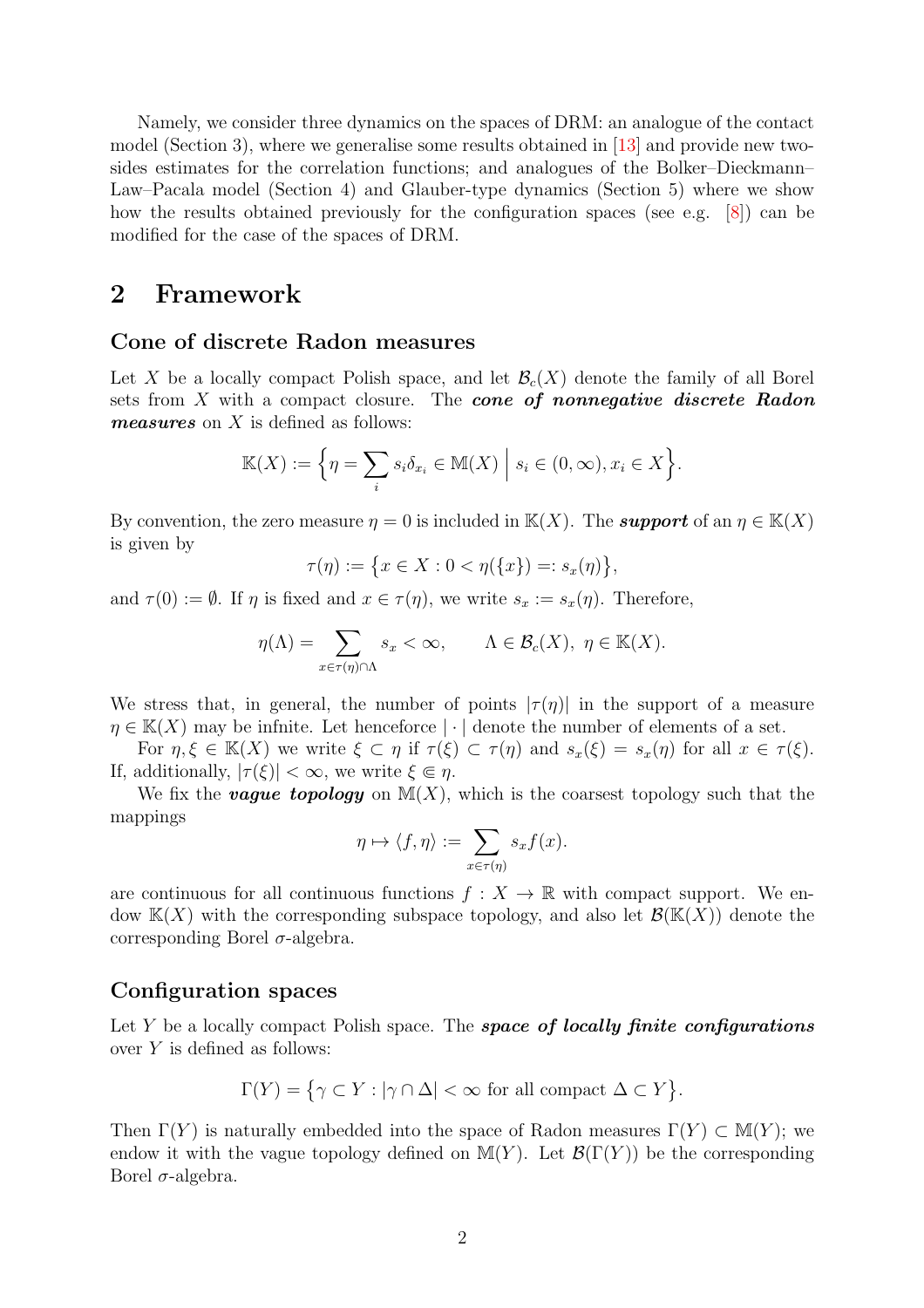We denote  $\mathbb{R}_+^* := (0, \infty)$  and consider  $Y = \mathbb{R}_+^* \times X$ . Let  $\Gamma_p(\mathbb{R}_+^* \times X) \subset \Gamma(\mathbb{R}_+^* \times X)$ denote the set of all *pinpointing configurations*; the latter means that  $\gamma \in \Gamma_p(\mathbb{R}_+^* \times X)$ iff  $(s_1, x), (s_2, x) \in \gamma$  for an  $x \in X$  implies  $s_1 = s_2$ .

For a pinpointing configuration  $\gamma \in \Gamma_p(Y)$ , we introduce the local mass of a precompact set  $\Lambda \in \mathcal{B}_c(X)$ :

$$
\gamma(\Lambda) = \int_{\mathbb{R}_+^* \times X} s \mathbb{1}_{\Lambda}(x) \, d\gamma(s, x) = \sum_{(s, x) \in \gamma} s \mathbb{1}_{\Lambda}(x) \in [0, \infty].
$$

Finally, we define the space of pinpointing configurations with finite local mass:

 $\Pi(\mathbb{R}_+^* \times X) := \{ \gamma \in \Gamma_p(\mathbb{R}_+^* \times X) : \gamma(\Lambda) < \infty \text{ for all } \Lambda \in \mathcal{B}_c(X) \}.$ 

We endow  $\Pi(\mathbb{R}_+^* \times X)$  with the subspace topology coming from  $\Gamma(\mathbb{R}_+^* \times X)$ , and one can consider the corresponding (trace) Borel  $\sigma$ -algebra.

The mapping  $\mathcal{R} : \Pi(\mathbb{R}_+^* \times X) \to \mathbb{K}(X)$  given by

<span id="page-2-0"></span>
$$
\gamma = \sum_{(s,x)\in\gamma} \delta_{(s,x)} \longmapsto \mathcal{R}\gamma := \sum_{(s,x)\in\gamma} s\delta_x \tag{2.1}
$$

provides a natural bijection. It can be shown that both  $\mathcal{R}$  and  $\mathcal{R}^{-1}$  are measurable with respect to the Borel  $\sigma$ -algebras constructed above, i.e.  $\mathcal{B}(\Pi(\mathbb{R}_+^* \times X))$  and  $\mathcal{B}(\mathbb{K}(X))$  are  $\sigma$ -isomorphic, see [\[9\]](#page-19-1).

#### Discrete measures with finite support

We consider the subcone of all discrete nonnegative Radon measures with finite support:

$$
\mathbb{K}_0(X) := \{ \eta \in \mathbb{K}(X) : |\tau(\eta)| < \infty \} = \bigcup_{n=0}^{\infty} \mathbb{K}_0^{(n)}(X),
$$

where

$$
\mathbb{K}_0^{(n)}(X) := \{ \eta \in \mathbb{K}_0(X) : |\tau(\eta)| = n \}, \ \ n \in \mathbb{N}; \qquad \mathbb{K}_0^{(0)}(X) := \{0\}.
$$

The mapping R, given by [\(2.1\)](#page-2-0), provides provides a bijection between  $\mathbb{K}_0(X)$  and the set  $\Gamma_{0,p}(\mathbb{R}_+^* \times X)$  of pinpointing finite configurations on  $\mathbb{R}_+^* \times X$ . We define the Borel σ-algebra on  $\mathbb{K}_0(X)$  as the smallest σ-algebra which makes this mapping R measurable.

Any measurable function  $G : \mathbb{K}_0(X) \to \mathbb{R}$  can be identified with the sequence of symmetric functions on  $(\mathbb{R}_+^* \times X)^n$ ,  $n \in \mathbb{N}$ , through the equalities:

$$
G^{(n)}(s_1, x_1, \dots, s_n, x_n) := G\Big(\sum_{i=1}^n s_i \delta_{x_i}\Big), \qquad \sum_{i=1}^n s_i \delta_{x_i} \in \mathbb{K}_0^{(n)}(X), \ n \in \mathbb{N}.
$$

We set also  $G^{(0)} := G(0) \in \mathbb{R}$ .

A set  $A \subset \mathbb{K}_0(X)$  is called **bounded** if there exist  $\Lambda \in \mathcal{B}_c(X)$ ,  $N \in \mathbb{N}$ , and a segment  $I := [a, b] \subset \mathbb{R}^*_+$  such that, for all  $\eta \in A$ ,

$$
\tau(\eta) \subset \Lambda
$$
,  $|\tau(\eta)| \le N$ ,  $s_x \in I$  for all  $x \in \tau(\eta)$ .

The family of all bounded measurable subsets of  $\mathbb{K}_0(X)$  is denoted by  $\mathcal{B}_b(\mathbb{K}_0(X))$ . A measure  $\rho$  on  $\mathbb{K}_0(X)$  is called **locally finite** if  $\rho(A) < \infty$  for all  $A \in \mathcal{B}_b(\mathbb{K}_0(X))$ .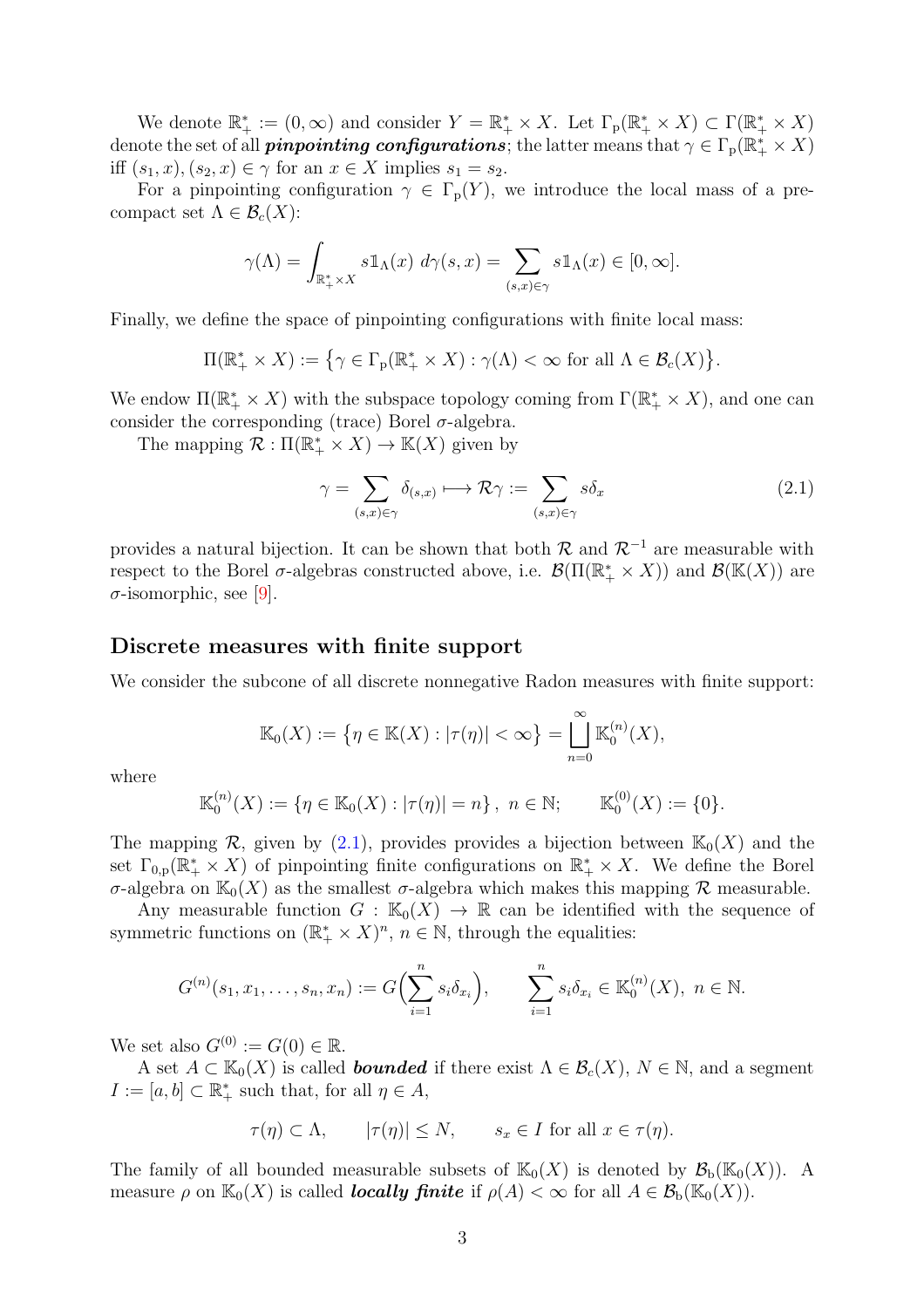An example of a locally finite measure on  $\mathbb{K}_0(X)$  is the **Lebesgue–Poisson measure**  $\lambda_{\nu\otimes\sigma}$  with the intensity measure  $\nu\otimes\sigma$ , where  $\nu$  and  $\sigma$  are non-atomic Radon measures on  $\mathbb{R}_+^*$  and X, respectively, and  $\nu$  has a finite first moment:

$$
\int_{\mathbb{R}_+^*} s\nu(ds) < \infty.
$$

The Lebesgue–Poisson measure  $\lambda_{\nu\otimes\sigma}$  is then defined through the equality

$$
\int_{\mathbb{K}_0(X)} G(\eta) \lambda_{\nu \otimes \sigma}(d\eta) =
$$
\n
$$
= G(0) + \sum_{n=1}^{\infty} \frac{1}{n!} \int_{(\mathbb{R}_+^* \times \mathbb{R}^d)^n} G^{(n)}(s_1, x_1, \dots, s_n, x_n) \nu(ds_1) \dots \nu(ds_n) \sigma(dx_1) \dots \sigma(dx_n),
$$

which should hold for any  $G : \mathbb{K}_0(X) \to \mathbb{R}_+$ .

We also consider a special case of the measure  $\nu = \nu_{\theta}$ , where

<span id="page-3-0"></span>
$$
\nu_{\theta}(ds) = \frac{\theta}{s} e^{-s} ds \tag{2.2}
$$

for some  $\theta > 0$ . For a fixed non-atomic Radon measure  $\sigma$  on X, we then denote

$$
\lambda_{\theta}:=\lambda_{\nu_{\theta}\otimes\sigma}.
$$

A function  $G : \mathbb{K}_0(X) \to \mathbb{R}$  is said to be a bounded function with **bounded support** if  $|G(\eta)| \le C1_A(\eta)$ ,  $\eta \in \mathbb{K}_0(X)$ , for some  $C > 0$ ,  $A \in \mathcal{B}_b(\mathbb{K}_0(X))$ . The set of all bounded functions on  $\mathbb{K}_0(X)$  with bounded support is denoted by  $B_{bs}(\mathbb{K}_0(X))$ . Clearly, for any locally finite measure  $\rho$  on  $\mathbb{K}_0(X)$ ,

$$
\int_{\mathbb{K}_0(X)} |G(\eta)| \rho(d\eta) < \infty, \qquad G \in B_{\text{bs}}(\mathbb{K}_0(X)).
$$

Note that  $B_{bs}(\mathbb{K}_0(X))$  is dense in  $L^1(\mathbb{K}_0(X), \lambda_{\nu \otimes \sigma})$ , where  $\nu$  and  $\sigma$  are as above.

We will need the following identity.

<span id="page-3-1"></span>**Lemma 2.1** (Minlos lemma). Let  $\lambda_{\nu\otimes\sigma}$  be defined as the above.

1. Let 
$$
G : \mathbb{K}_0(X) \to \mathbb{R}
$$
,  $H : (\mathbb{K}_0(X))^2 \to \mathbb{R}$ . Then  
\n
$$
\int_{\mathbb{K}_0(X)} \int_{\mathbb{K}_0(X)} G(\xi_1 + \xi_2) H(\xi_1, \xi_2) \lambda_{\nu \otimes \sigma}(d\xi_1) \lambda_{\nu \otimes \sigma}(d\xi_2)
$$
\n
$$
= \int_{\mathbb{K}_0(X)} G(\eta) \sum_{\xi \subset \eta} H(\xi, \eta - \xi) \lambda_{\nu \otimes \sigma}(d\eta).
$$

2. Let  $H : \mathbb{K}_0(X) \times \mathbb{R}_+^* \times \mathbb{R}^d \to \mathbb{R}$ . Then

$$
\int_{\mathbb{K}_{0}(X)} \sum_{x \in \tau(\eta)} H(\eta, s_{x}, x) \lambda_{\nu \otimes \sigma}(d\eta)
$$
\n
$$
= \int_{\mathbb{K}_{0}(X)} \int_{\mathbb{R}_{+}^{*} \times \mathbb{R}^{d}} H(\eta + s\delta_{x}, s, x) \nu(ds) \sigma(dx) \lambda_{\nu \otimes \sigma}(d\eta),
$$

*provided, at least one side of the equality exists.*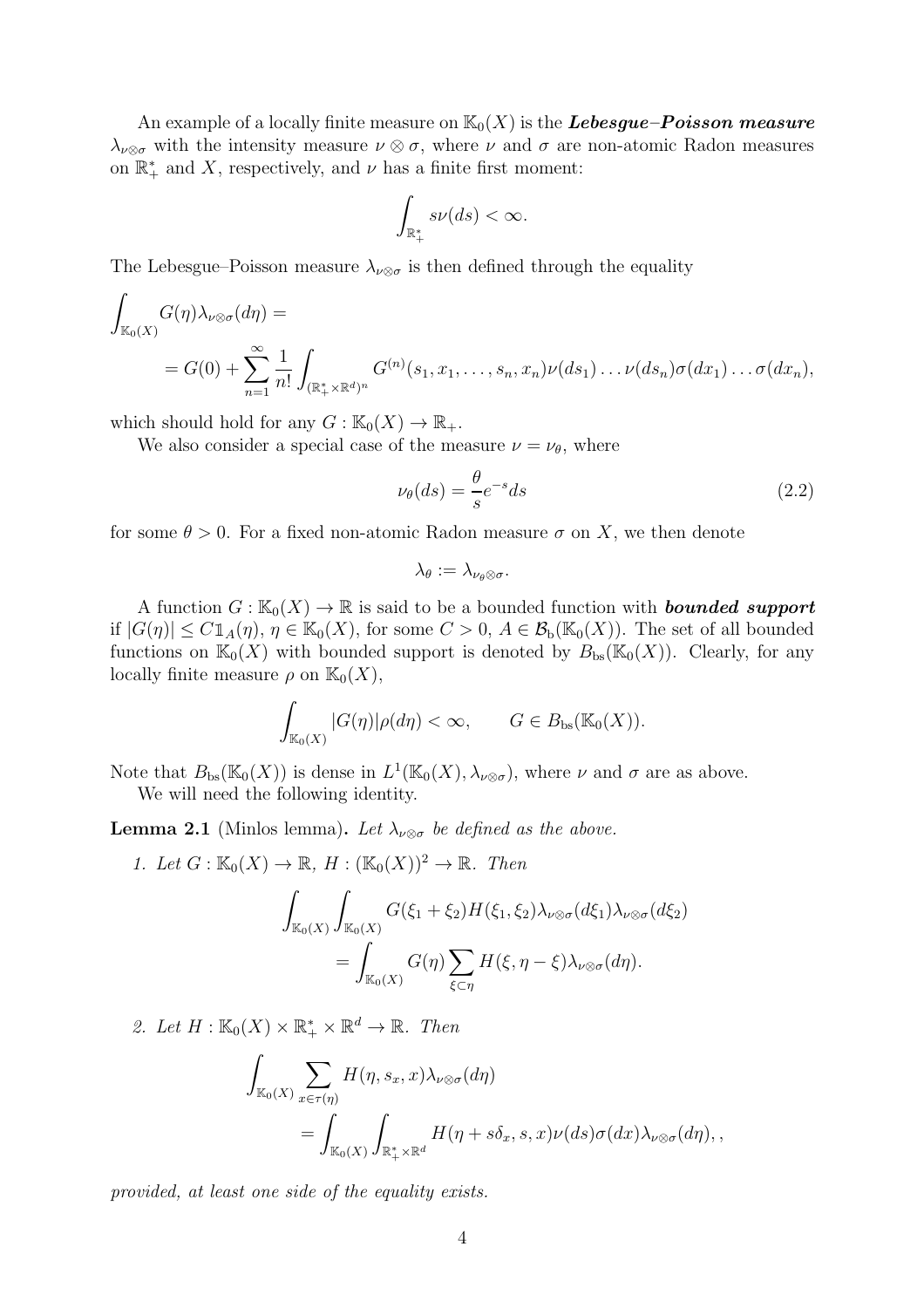#### Harmonic analysis on the cone

For any  $G \in B_{\text{bs}}(\mathbb{K}_0(X))$ , we define  $KG : \mathbb{K}(X) \to \mathbb{R}$  by (cf. [\[11\]](#page-20-3))

<span id="page-4-0"></span>
$$
(KG)(\eta) := \sum_{\xi \in \eta} G(\xi). \tag{2.3}
$$

**Proposition 2.2** (see [\[6,](#page-19-2)[16\]](#page-20-6)). *For any*  $G \in B_{bs}(\mathbb{K}_0(X))$ *, there exist*  $C > 0$ *,*  $\Lambda \in \mathcal{B}_c(X)$ *,*  $N \in \mathbb{N}$ , and a segment  $I = [a, b] \subset \mathbb{R}_+^*$  such that, for each  $\eta \in \mathbb{K}(X)$ ,

$$
(KG)(\eta) = (KG) \Big( \sum_{x \in \tau(\eta) \cap \Lambda} \mathbb{1}_I(s_x) s_x \Big),
$$

$$
|(KG)(\eta)| \le C \big( 1 + |\tau(\eta) \cap \Lambda| \big)^N.
$$

Note that  $(2.3)$  can be also defined pointwise on a wider class of functions (see [\[6,](#page-19-2)[16\]](#page-20-6) for details). In particular, for the Lebesgue-Poisson exponents

$$
e_{\lambda}(f,\eta) := \prod_{y \in \tau(\eta)} f(s_y, y), \quad \eta \in \mathbb{K}_0(X), \qquad e_{\lambda}(f,0) := 1,
$$

one has that

$$
Ke_{\lambda}(f,\eta)=\prod_{y\in\tau(\eta)}(1+f(s_y,y)), \qquad \eta\in\mathbb K(X),
$$

provided that e.g.  $|f(s, y)| \leq C s \mathbb{1}_{\Lambda}(y)$  for  $(s, y) \in \mathbb{R}_+^* \times X$ , where  $C > 0$ ,  $\Lambda \in \mathcal{B}_c(X)$ . Note also that, for any  $f \in L^1(\mathbb{R}_+^* \times X, d\nu d\sigma)$ ,

<span id="page-4-1"></span>
$$
\int_{\mathbb{K}_0(X)} e_\lambda(f,\eta) \lambda_{\nu \otimes \sigma}(d\eta) = \exp\left(\int_{\mathbb{R}_+^* \times X} f(s,x) \nu(ds) \sigma(dx)\right). \tag{2.4}
$$

For measurable  $G_1, G_2 : \mathbb{K}_0(X) \to \mathbb{R}$ , we define their  $\star$ -convolution as follows:

$$
(G_1 * G_2)(\eta) = \sum_{\substack{\xi_1 + \xi_2 + \xi_3 = \eta: \\ \tau(\xi_i) \cap \tau(\xi_j) = \emptyset}} G_1(\xi_1 + \xi_2) G_2(\xi_2 + \xi_3).
$$

Then, for any  $G_1, G_2 \in B_{bs}(\mathbb{K}_0(X)),$ 

$$
K(G_1 \star G_2) = KG_1 \cdot KG_2.
$$

Let  $\mu$  be a probability measure on the space  $(\mathbb{K}(X), \mathcal{B}(\mathbb{K}(X)))$  such that

$$
\int_{\mathbb{K}(X)} |\eta(\Lambda)|^N \mu(d\eta) < \infty
$$

for any  $\Lambda \in \mathcal{B}_{c}(X)$  and  $N \in \mathbb{N}$ . Then  $\mu$  is said to have **finite local moments** of all orders. The space of all such measures is denoted by  $\mathcal{M}_{\text{fm}}^1(\mathbb{K}(X))$ . In particular,

$$
K(B_{\mathrm{bs}}(\mathbb{K}_0(X))) \subset L^1(\mathbb{K}(X), \mu), \qquad \mu \in \mathcal{M}^1_{\mathrm{fm}}(\mathbb{K}(X)).
$$

The corresponding correlation measure  $\rho_\mu$  on  $(\mathbb{K}_0(X), \mathcal{B}(\mathbb{K}_0(X)))$  is then defined by the relation

$$
\rho_{\mu}(A) := \int_{\mathbb{K}(X)} (K \mathbb{1}_A)(\eta) \mu(d\eta), \qquad A \in \mathcal{B}_b(\mathbb{K}_0(X)).
$$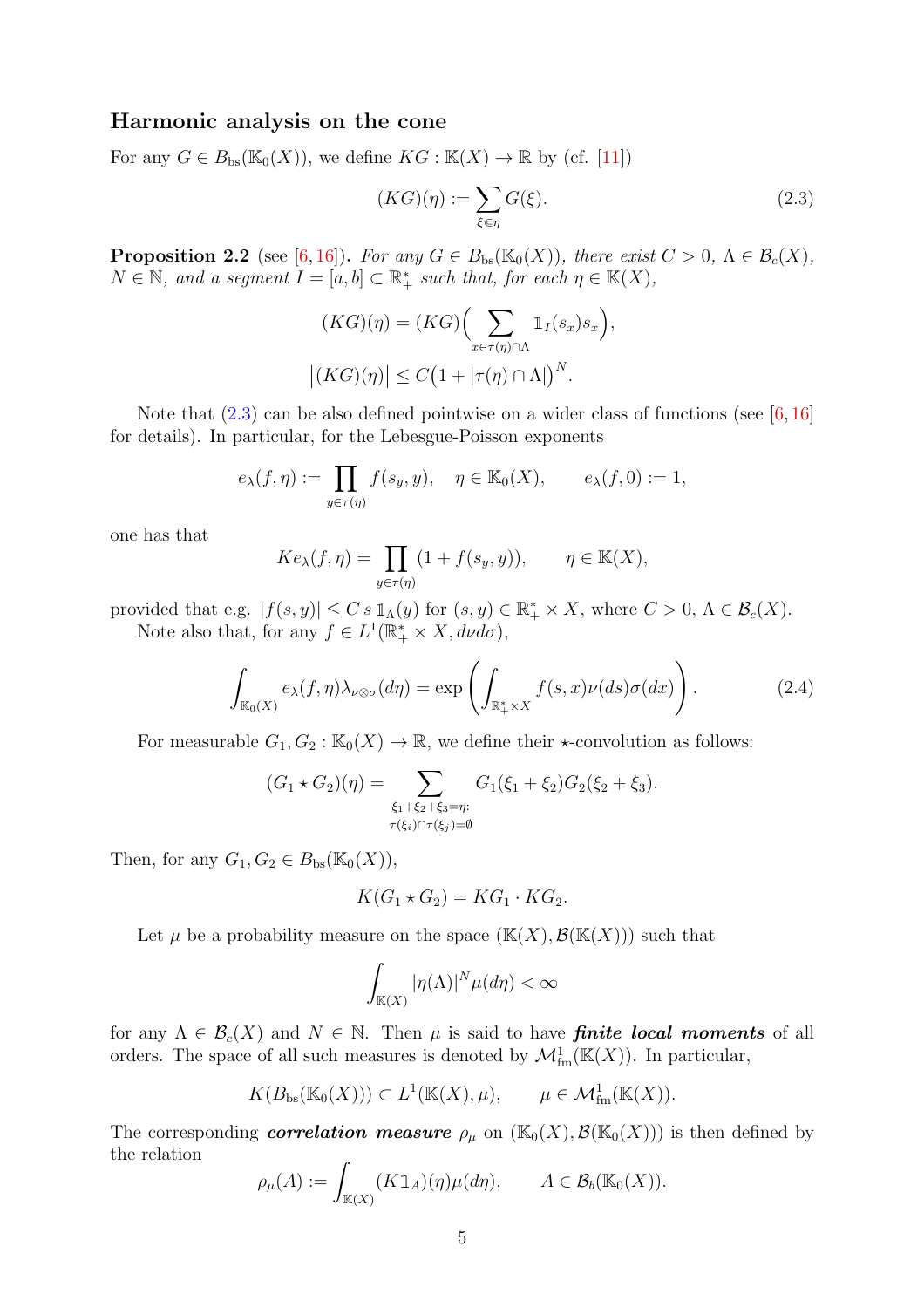<span id="page-5-0"></span>**Proposition 2.3** (see [\[6,](#page-19-2) [16\]](#page-20-6)). *Let*  $\mu \in \mathcal{M}_{\text{fm}}^1(\mathbb{K}(X))$ . *Then* 

- *1. The corresponding correlation measure*  $\rho_{\mu}$  *is locally finite.*
- 2. For any  $G \in L^1(\mathbb{K}_0(X), \rho_\mu)$ , the sum in [\(2.3\)](#page-4-0) converges  $\mu$ -almost surely, and
- 3.  $KG \in L^1(\mathbb{K}(X), \mu)$  with

<span id="page-5-2"></span>
$$
\int_{\mathbb{K}(X)} KG(\eta) \mu(d\eta) = \int_{\mathbb{K}_0(X)} G(\eta) \rho_{\mu}(d\eta),
$$
\n
$$
\|KG\|_{L^1(\mu)} \le \|G\|_{L^1(\rho_{\mu})}.
$$
\n(2.5)

Let  $\nu, \sigma$  be as above. Consider the Poisson measure  $\pi_{\nu\otimes\sigma}$  on  $\Gamma(\mathbb{R}_+^*\times X)$  with the intensity measure  $\nu \otimes \sigma$  on  $\mathbb{R}_+^* \times X$ , then  $\pi_{\nu \otimes \sigma}(\Pi(\mathbb{R}_+^* \times X)) = 1$  (see [\[6,](#page-19-2) [16\]](#page-20-6) for details). Hence, we may view  $\pi_{\nu\otimes \sigma}$  as a probability measure on  $\Pi(\mathbb{R}_+^*\times X)$ , and consider the corresponding push-forward measure on  $\mathbb{K}(X)$  under the mapping  $\mathcal{R}$ . This measure belongs to  $\mathcal{M}_{\text{fm}}^1(\mathbb{K}(X))$ , and the corresponding correlation measure is just  $\lambda_{\nu\otimes\sigma}$ .

In the special case  $\nu = \nu_{\theta}$  given through [\(2.2\)](#page-3-0),  $\theta > 0$ , the corresponding push-forward measure on  $\mathbb{K}(X)$  is called the *Gamma measure*  $\mathcal{G}_{\theta}$  with the intensity  $\theta > 0$ .

Let  $\mu \in \mathcal{M}_{\text{fm}}^1(\mathbb{K}(X))$  and  $\rho_\mu$  be the corresponding correlation measure. A function  $k_\mu : \mathbb{K}_0(X) \to \mathbb{R}$  is called the correlation function of  $\mu$  if it is the density of the correlation measure with respect to the Lebesgue-Poisson measure  $\lambda_{\nu\otimes\sigma}$ , i.e. if

$$
\rho(d\eta) = k_{\mu}(\eta)\lambda_{\nu\otimes\sigma}(d\eta).
$$

For sufficient conditions for the existence of the correlation function, see [\[6,](#page-19-2) [16\]](#page-20-6).

#### Statistical dynamics

We are going to describe evolutions of measures  $\mu_0 \mapsto \mu_t$  in the space  $\mathcal{M}_{\text{fm}}^1(\mathbb{K}(X))$ through a (formal) Markov generator  $L$ . We assume that  $L$  is defined on a linear set  $\mathcal{D} \subset K(B_{\text{bs}}(\mathbb{K}_0(X)))$  such that  $LF \in L^1(\mathbb{K}(X), \mu_t), t \geq 0$ , for all  $F \in \mathcal{D}$ . Then we define the evolution of measures through the equality

<span id="page-5-1"></span>
$$
\frac{d}{dt} \int_{\mathbb{K}(X)} F(\eta) \mu_t(d\eta) = \int_{\mathbb{K}(X)} (LF)(\eta) \mu_t(d\eta), \tag{2.6}
$$

for all  $t \geq 0$ ,  $F \in \mathcal{D}$  (recall that, by Proposition [2.3,](#page-5-0)  $F \in L^1(\mathbb{K}(X), \mu_t)$  for  $t \geq 0$ ).

Rewriting  $F = KG$ ,  $G \in B_{\text{bs}}(\mathbb{K}_0(X))$ , and defining  $\widehat{L}G$  through the identity

 $K\widehat{L}G = LKG,$   $G \in B_{\text{bs}}(\mathbb{K}_0(X)),$ 

one can rewrite  $(2.6)$ , by using $(2.5)$ , as follows:

<span id="page-5-3"></span>
$$
\frac{d}{dt} \int_{\mathbb{K}_0(X)} G(\eta) \rho_{\mu_t}(d\eta) = \int_{\mathbb{K}_0(X)} (\widehat{L}G)(\eta) \rho_{\mu_t}(d\eta) \tag{2.7}
$$

for all  $t > 0$ ,  $G \in B_{\text{bs}}(\mathbb{K}_0(X))$ . Here

$$
\widehat{L}G = K^{-1}LKG, \qquad G \in B_{\text{bs}}(\mathbb{K}_0(X)),
$$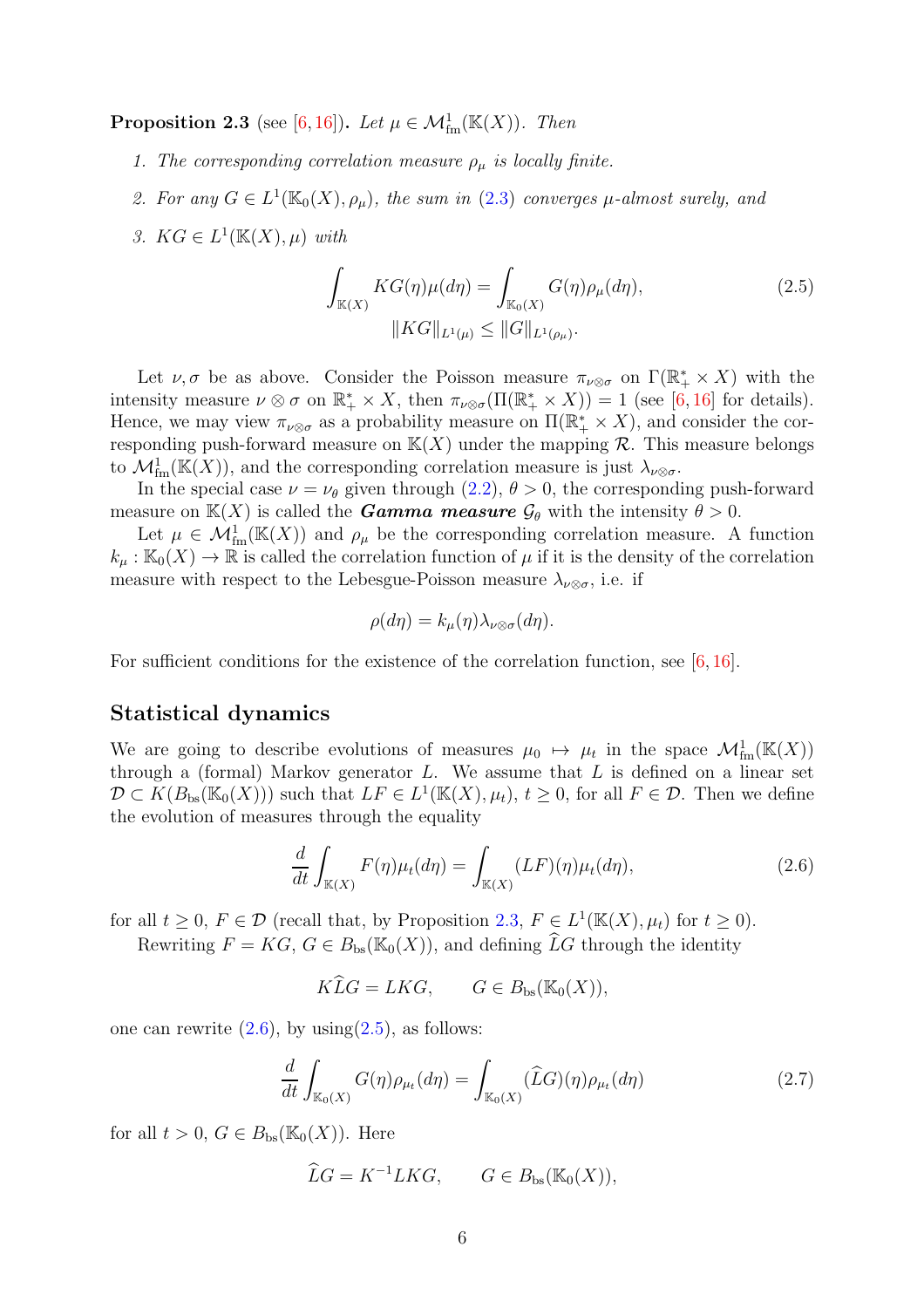where

$$
(K^{-1}F)(\eta) := \sum_{\xi \subset \eta} (-1)^{|\tau(\eta)| - |\tau(\xi)|} F(\xi), \qquad \eta \in \mathbb{K}_0(X).
$$

We will restrict our attention to the dynamics of correlation measures which have correlation functions:  $\rho_{\mu_t}(d\eta) = k_t(\eta) d\lambda_{\nu \otimes \sigma}(\eta)$ , assuming  $k_0$  be given. Then [\(2.7\)](#page-5-3) can be rewritten as follows:

<span id="page-6-0"></span>
$$
\frac{d}{dt} \int_{\mathbb{K}_0(X)} G(\eta) k_t(\eta) d\lambda_{\nu \otimes \sigma}(\eta) = \int_{\mathbb{K}_0(X)} (\widehat{L}G)(\eta) k_t(\eta) d\lambda_{\nu \otimes \sigma}(\eta) \tag{2.8}
$$

for all  $t > 0$ ,  $G \in B_{bs}(\mathbb{K}_0(X))$ .

Let  $L^{\Delta}$  denote the dual operator to  $\widehat{L}$ , i.e.

<span id="page-6-3"></span>
$$
\int_{\mathbb{K}_0(X)} (\widehat{L}G)(\eta) k(\eta) d\lambda_{\nu \otimes \sigma}(\eta) = \int_{\mathbb{K}_0(X)} G(\eta) (L^{\Delta} k)(\eta) d\lambda_{\nu \otimes \sigma}(\eta) \tag{2.9}
$$

for all  $G, k : \mathbb{K}_0(X) \to \mathbb{R}$ , such that both sides of the latter equality are finite. Then one can rewrite [\(2.8\)](#page-6-0) as follows

<span id="page-6-4"></span>
$$
\frac{d}{dt} \int_{\mathbb{K}_0(X)} G(\eta) k_t(\eta) d\lambda_{\nu \otimes \sigma}(\eta) = \int_{\mathbb{K}_0(X)} G(\eta) (L^{\Delta} k_t)(\eta) d\lambda_{\nu \otimes \sigma}(\eta) \tag{2.10}
$$

for all  $t > 0$ ,  $G \in B_{bs}(\mathbb{K}_0(X))$ . The latter weak-type equation defines hence the evolution of the correlation functions generated by the Markov operator L. We can consider also its strong form:

<span id="page-6-5"></span><span id="page-6-2"></span>
$$
\frac{\partial}{\partial t}k_t(\eta) = L^{\Delta}k_t(\eta), \qquad t > 0.
$$
\n(2.11)

considered on a suitable class of correlation functions.

### 3 Contact model

Let  $\nu$  and  $\sigma$  be non-atomic Radon measures on  $\mathbb{R}^*_+$  and X, respectively. We define

$$
(LF)(\eta) = \sum_{x \in \tau(\eta)} m(s_x) [F(\eta - s_x \delta_x) - F(\eta)]
$$
  
+ 
$$
\sum_{x \in \tau(\eta)} \int_{\mathbb{R}_+^* \times X} q(s_x, s) a(x - y) [F(\eta + s\delta_y) - F(\eta)] \nu(ds) \sigma(dy)
$$

for  $F \in K(B_{\text{bs}}(\mathbb{K}_0(X))),$  cf. [\[13\]](#page-20-5). Here  $a: X \to [0, \infty), m: \mathbb{R}_+^* \to [0, \infty), q: \mathbb{R}_+^* \times \mathbb{R}_+^* \to$  $[0, \infty)$  are such that

<span id="page-6-1"></span>
$$
a(-x) = a(x), \quad x \in X, \qquad a \in L^1(X, d\sigma) \cap L^\infty(X, d\sigma), \qquad m \in L^\infty(\mathbb{R}_+^*, d\nu),
$$

$$
q \in L^\infty(\mathbb{R}_+^* \times \mathbb{R}_+^*, d\nu d\nu), \qquad \int q(s', \cdot) \nu(ds') \in L^\infty(\mathbb{R}_+^*, d\nu).
$$
(3.1)

**Proposition 3.1.** *For any*  $G \in B_{bs}(\mathbb{K}_0(X))$ ,  $\widehat{L}G := K^{-1}LKG$  *satisfies* 

$$
(\widehat{L}G)(\eta) = -\sum_{x \in \tau(\eta)} m(s_x)G(\eta)
$$
\n
$$
+\sum_{x \in \tau(\eta)} \int_{\mathbb{R}_+^* \times X} q(s_x, s)a(x - y)[G(\eta - s_x \delta_x + s\delta_y) + G(\eta + s\delta_y)]\nu(ds)\sigma(dy).
$$
\n(3.2)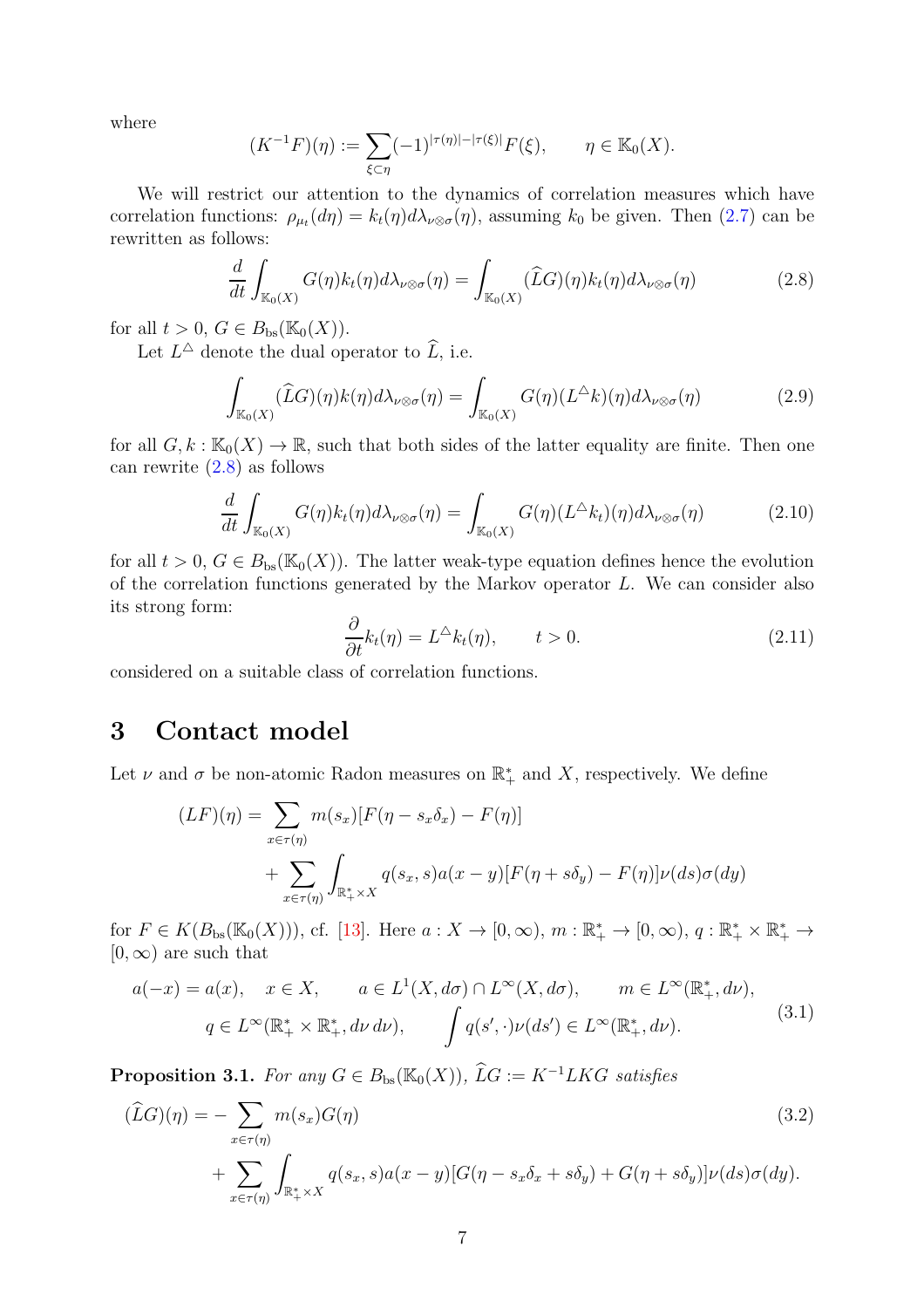*Proof.* Firstly, we note that, for any  $G \in B_{bs}(\mathbb{K}_0(X))$  and  $F := KG$ ,

$$
F(\eta - s_x \delta_x) - F(\eta) = -K(G(\cdot + s_x \delta_x))(\eta - s_x \delta_x)
$$
  

$$
F(\eta + s_x \delta_x) - F(\eta) = K(G(\cdot + s_x \delta_x))(\eta).
$$

Then

$$
\sum_{x \in \tau(\eta)} s_x [F(\eta - s_x \delta_x) - F(\eta)] = - \sum_{x \in \tau(\eta)} s_x K(G(\cdot + s_x \delta_x))(\eta - s_x \delta_x)
$$
  
= 
$$
- \sum_{x \in \tau(\eta)} s_x \sum_{\xi \in \eta - s_x \delta_x} G(\xi + s_x \delta_x) = - \sum_{\xi \in \eta} \sum_{x \in \tau(\xi)} s_x G(\xi);
$$

and

$$
\sum_{x \in \tau(\eta)} \int_{\mathbb{R}_+^* \times X} q(s_x, s) a(x - y) [F(\eta + s\delta_y) - F(\eta)] \nu(ds) \sigma(dy)
$$
\n
$$
= \sum_{x \in \tau(\eta)} \int_{\mathbb{R}_+^* \times X} q(s_x, s) a(x - y) K(G(\cdot + s\delta_y)) (\eta) \nu(ds) \sigma(dy)
$$
\n
$$
= \sum_{x \in \tau(\eta)} \sum_{\xi \in \eta} \int_{\mathbb{R}_+^* \times X} q(s_x, s) a(x - y) G(\xi + s\delta_y) \nu(ds) \sigma(dy)
$$
\n
$$
= \sum_{x \in \tau(\eta)} \sum_{\xi \in \eta - s_x \delta_x} \int_{\mathbb{R}_+^* \times X} q(s_x, s) a(x - y) G(\xi + s\delta_y) \nu(ds) \sigma(dy)
$$
\n
$$
+ \sum_{x \in \tau(\eta)} \sum_{\xi \in \eta - s_x \delta_x} \int_{\mathbb{R}_+^* \times X} q(s_x, s) a(x - y) G(\xi + s_x \delta_x + s\delta_y) \nu(ds) \sigma(dy)
$$
\n
$$
+ \sum_{\xi \in \eta} \sum_{x \in \tau(\xi)} \int_{\mathbb{R}_+^* \times X} q(s_x, s) a(x - y) G(\xi - s_x \delta_x + s\delta_y) \nu(ds) \sigma(dy)
$$
\n
$$
+ \sum_{\xi \in \eta} \sum_{x \in \tau(\xi)} \int_{\mathbb{R}_+^* \times X} q(s_x, s) a(x - y) G(\xi + s\delta_y) \nu(ds) \sigma(dy),
$$

that proves the statement.

Let, for fixed  $\nu$  and  $\sigma$ ,

$$
\mathcal{X}_n := L^{\infty} \left( (\mathbb{R}^*_{+} \times X)^n, (\nu \otimes \sigma)^{\otimes n} \right), \qquad n \in \mathbb{N}.
$$

 $\Box$ 

Let  $\|\cdot\|_n$  denote the norm in  $\mathcal{X}_n$ .

Let  $\mathcal{L}_{\infty}(\mathbb{K}_0(X))$  denote the set of all functions  $k : \mathbb{K}_0(X) \to \mathbb{R}$  such that  $k^{(n)} \in \mathcal{X}_n$  for each  $n \in \mathbb{N}$ . Note that, for all  $G \in B_{\text{bs}}(\mathbb{K}_0(X))$  and  $k \in \mathcal{L}_{\infty}(\mathbb{K}_0(X)),$ 

$$
\int_{\mathbb{K}_0(X)} |G(\eta)k(\eta)| \lambda_{\nu \otimes \sigma}(d\eta) < \infty.
$$

**Proposition 3.2.** *For any*  $k \in \mathcal{L}_{\infty}(\mathbb{K}_{0}(X))$ *, the mapping* 

$$
(L^{\Delta}k)(\eta) = -\sum_{x \in \tau(\eta)} m(s_x)k(\eta)
$$
  
+ 
$$
\sum_{y \in \tau(\eta)} \int_{\mathbb{R}_+^* \times X} q(s, s_y) a(x - y) k(\eta - s_y \delta_y + s \delta_x) \nu(ds) \sigma(dx)
$$
  
+ 
$$
\sum_{y \in \tau(\eta)} \sum_{x \in \tau(\eta) \setminus \{y\}} q(s_x, s_y) a(x - y) k(\eta - s_y \delta_y)
$$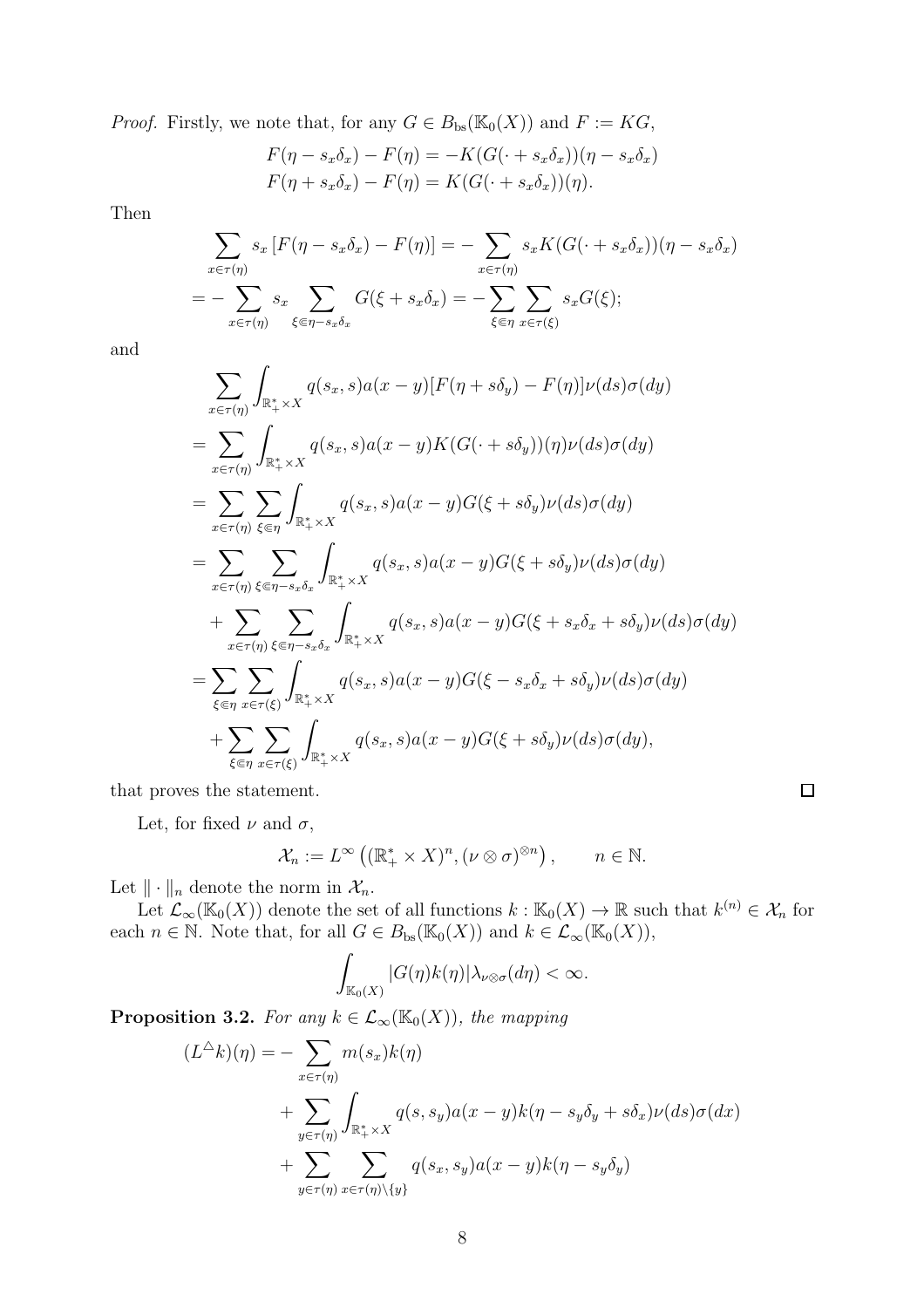*is well-defined and, for any*  $G \in B_{bs}(\mathbb{K}_0(X)),$ 

$$
\int_{\mathbb{K}_0(X)} G(\eta)(L^{\Delta}k)(\eta) \lambda_{\nu \otimes \sigma}(d\eta) = \int_{\mathbb{K}_0(X)} (\widehat{L}G)(\eta)k(\eta) \lambda_{\nu \otimes \sigma}(d\eta).
$$

*Proof.* The result is a straightforward application of the Minlos lemma.

<span id="page-8-1"></span>**Theorem 3.3.** Let  $(3.1)$  hold. We define, for  $s > 0$ ,

$$
\kappa(s) := \int_X a(x)\sigma(dx) \cdot \int_{\mathbb{R}_+^*} q(s',s)\nu(ds'), \qquad r(s) := \kappa(s) - m(s),
$$

*and set*

$$
R := \operatorname*{ess\,sup}_{s>0} r(s) \in \mathbb{R}.
$$

*Let*  $0 \leq k_0 \in \mathcal{L}_{\infty}(\mathbb{K}_0(X)).$ 

- *1. There exists a unique point-wise solution to the initial value problem* [\(2.11\)](#page-6-2)*; moreover*,  $0 \leq k_t \in \mathcal{L}_{\infty}(\mathbb{K}_0(X)).$
- *2. Suppose that, for some*  $C > 0$ *,*

$$
||k_0^{(n)}||_n \le C^n n!, \qquad n \in \mathbb{N}.
$$

*Then, for all*  $t > 0, n \in \mathbb{N}$ 

$$
||k_t^{(n)}||_n \le \begin{cases} e^{tR}(C+t)^n n! & \text{if } R < 0, \\ e^{tnR}(C+t)^n n! & \text{if } R \ge 0. \end{cases}
$$

3. Denote  $\mu = ||m||_{L^{\infty}(\mathbb{R}^*_+,d\nu)}$ . Suppose that there exists  $B \subset \mathbb{R}^*_+ \times X$  such that

$$
\alpha := \min \left\{ \underset{(s,x)\in B}{\text{ess inf}} k_0^{(1)}(s,x), \underset{(s_1,x_1),(s_2,x_2)\in B}{\text{ess inf}} q(s_1,s_2) a(x_1 - x_2) \right\} > 0; \beta := \alpha \cdot (\nu \otimes \sigma)(B) < \mu.
$$

Denote also 
$$
T_n := \sum_{j=1}^{n-1} \frac{1}{j}
$$
 for  $n \ge 2$ ;  $T_1 := 0$ ;  $\widehat{x}^{(n)} := (s_1, x_1, \dots, s_n, x_n)$ . Then  

$$
k_t^{(n)}(\widehat{x}^{(n)}) \ge \alpha^n e^{(\beta - \mu)nt} n! \quad \text{for } \widehat{x}^{(n)} \in B^n, t \ge T_n.
$$

*Proof.* 1) Consider a convolution-type operator on  $\mathcal{X}_n$ ,  $n \in \mathbb{N}$ : for  $1 \leq i \leq n$ ,

$$
(A_i k^{(n)})(s_1, x_1, \ldots, s_n, x_n) := \int_{\mathbb{R}_+^* \times X} q(s, s_i) a(x - x_i) k_i^{(n)}(s, x) \nu(ds) \sigma(dx),
$$

where

<span id="page-8-0"></span>
$$
k_i^{(n)}(s,x) := k^{(n)}(s_1, x_1, \dots, s_{i-1}, x_{i-1}, s, x, s_{i+1}, x_{i+1}, \dots, s_n, x_n).
$$
(3.3)  
define for  $k^{(n)} \in \mathcal{X}$ ,  $n \in \mathbb{N}$ ,  $1 \le i \le n$ ,  $\hat{x}^{(n)} = (s_1, x_1, \dots, s_n, x_n)$ .

We define, for  $k^{(n)} \in \mathcal{X}_n$ ,  $n \in \mathbb{N}$ ,  $1 \le i \le n$ ,  $\hat{x}^{(n)} := (s_1, x_1, \dots, s_n, x_n)$ 

$$
(B_i k^{(n)})(\widehat{x}^{(n)}) := m(s_i)k^{(n)}(\widehat{x}^{(n)}), \qquad (C_i k^{(n)})(\widehat{x}^{(n)}) := \kappa(s_i)k^{(n)}(\widehat{x}^{(n)}),
$$

$$
(V_i k^{(n)})(\widehat{x}^{(n)}) := r(s_i)k^{(n)}(\widehat{x}^{(n)}).
$$

 $\Box$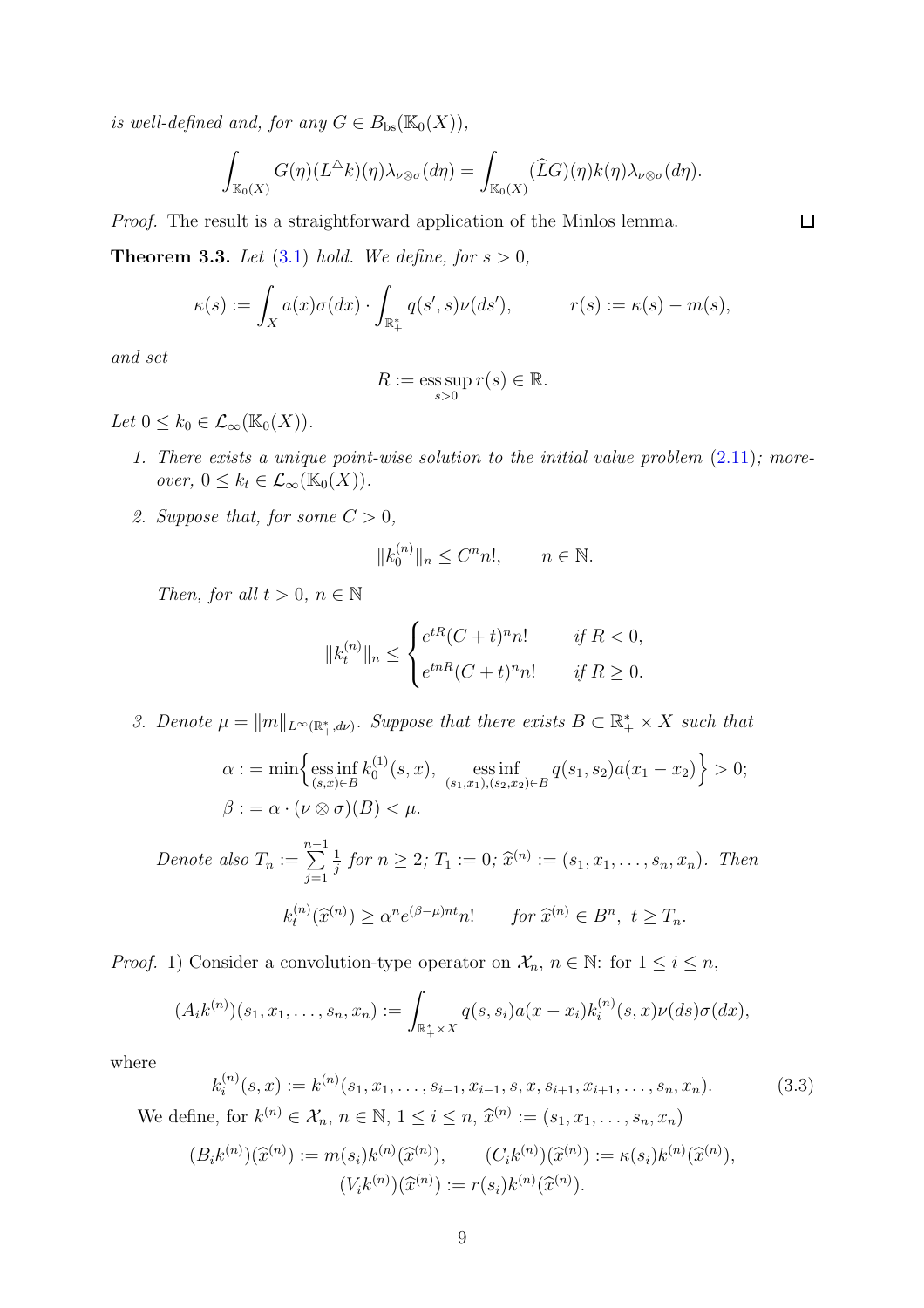Then  $M_i := A_i - C_i$  is the jump generator w.r.t. *i*-th variable: i.e. for fixed  $s_j, x_j$ ,  $1 \leq j \leq n, j \neq i$ ,

$$
(M_i k_i^{(n)})(s_i, x_i) = \int_{\mathbb{R}_+^* \times X} q(s, s_i) a(x - x_i) (k_i^{(n)}(s, x) - k_i^{(n)}(s_i, x_i)) \nu(ds) \sigma(dx),
$$

where  $k_i^{(n)}$  $i^{(n)}$  is given through  $(3.3)$ .

We set also

$$
A^{(n)} := \sum_{i=1}^{n} A_i; \quad B^{(n)} := \sum_{i=1}^{n} B_i; \quad V^{(n)} := \sum_{i=1}^{n} V_i; \quad M^{(n)} := \sum_{i=1}^{n} M_i.
$$

Finally, we consider mappings from  $\mathcal{X}_{n-1}$  to  $\mathcal{X}_n$ ,  $n \geq 2$ :

$$
(W_i k^{(n-1)})(s_1, x_1, \dots, s_n, x_n) := \left(\sum_{j \neq i} q(s_j, s_i) a(x_j - x_i)\right)
$$
  
 
$$
\times k^{(n-1)}(s_1, x_1, \dots, s_{i-1}, x_{i-1}, s_{i+1}, x_{i+1}, \dots, s_n, x_n)
$$

for  $1 \leq i \leq n$ , and

$$
W^{(n)} := \sum_{i=1}^{n} W_i, \qquad n \ge 2.
$$

We set also  $W_1 := W^{(1)} := 0$ .

It is straightforward to see that, under assumptions  $(3.1)$ , operators  $A_i, B_i, V_i, M_i$ , and hence  $A^{(n)}, B^{(n)}, V^{(n)}, M^{(n)}$ , are bounded linear operators on  $\mathcal{X}_n$ ; and also  $W_i$  and  $W^{(n)}$ are linear bounded operators from  $\mathcal{X}_{n-1}$  to  $\mathcal{X}_n$ .

The initial value problem [\(2.11\)](#page-6-2) can be hence rewritten as follows

$$
\frac{\partial}{\partial t}k_t^{(n)} = A^{(n)}k_t^{(n)} - B^{(n)}k_t^{(n)} + W^{(n)}k^{(n-1)} = M^{(n)}k_t^{(n)} + V^{(n)}k_t^{(n)} + W^{(n)}k_t^{(n-1)}; \qquad n \in \mathbb{N}
$$

$$
k_0^{(n)} \in \mathcal{X}_n.
$$

Since  $W^{(1)}k_t^{(0)} = 0$  and all operators are bounded, the latter system can be solved recursively:

<span id="page-9-0"></span>
$$
k_t^{(n)}(s_1, x_1, \dots, s_n, x_n) = e^{t(M^{(n)} + V^{(n)})} k_0^{(n)}(s_1, x_1, \dots, s_n, x_n)
$$
  
+ 
$$
\int_0^t e^{(t-\tau)(M^{(n)} + V^{(n)})} (W^{(n)} k_\tau^{(n-1)}) (s_1, x_1, \dots, s_n, x_n) d\tau
$$
(3.4)

Let  $\mathcal{X}_n^+$  denote the cone of all non-negative (a.e.) functions in  $\mathcal{X}_n$ ,  $n \in \mathbb{N}$ . By the Trotter–Lie formula for bounded operators,

$$
e^{tM^{(n)}} = \lim_{m \to \infty} \left( e^{\frac{t}{m}A^{(n)}} e^{-\frac{t}{m}C^{(n)}} \right)^m.
$$

By the very definition,  $A^{(n)}: \mathcal{X}_n^+ \to \mathcal{X}_n^+$ , hence,

$$
e^{tA^{(n)}} = \sum_{j=0}^{\infty} \frac{t}{j!} (A^{(n)})^j : \mathcal{X}_n^+ \to \mathcal{X}_n^+, \qquad t \ge 0.
$$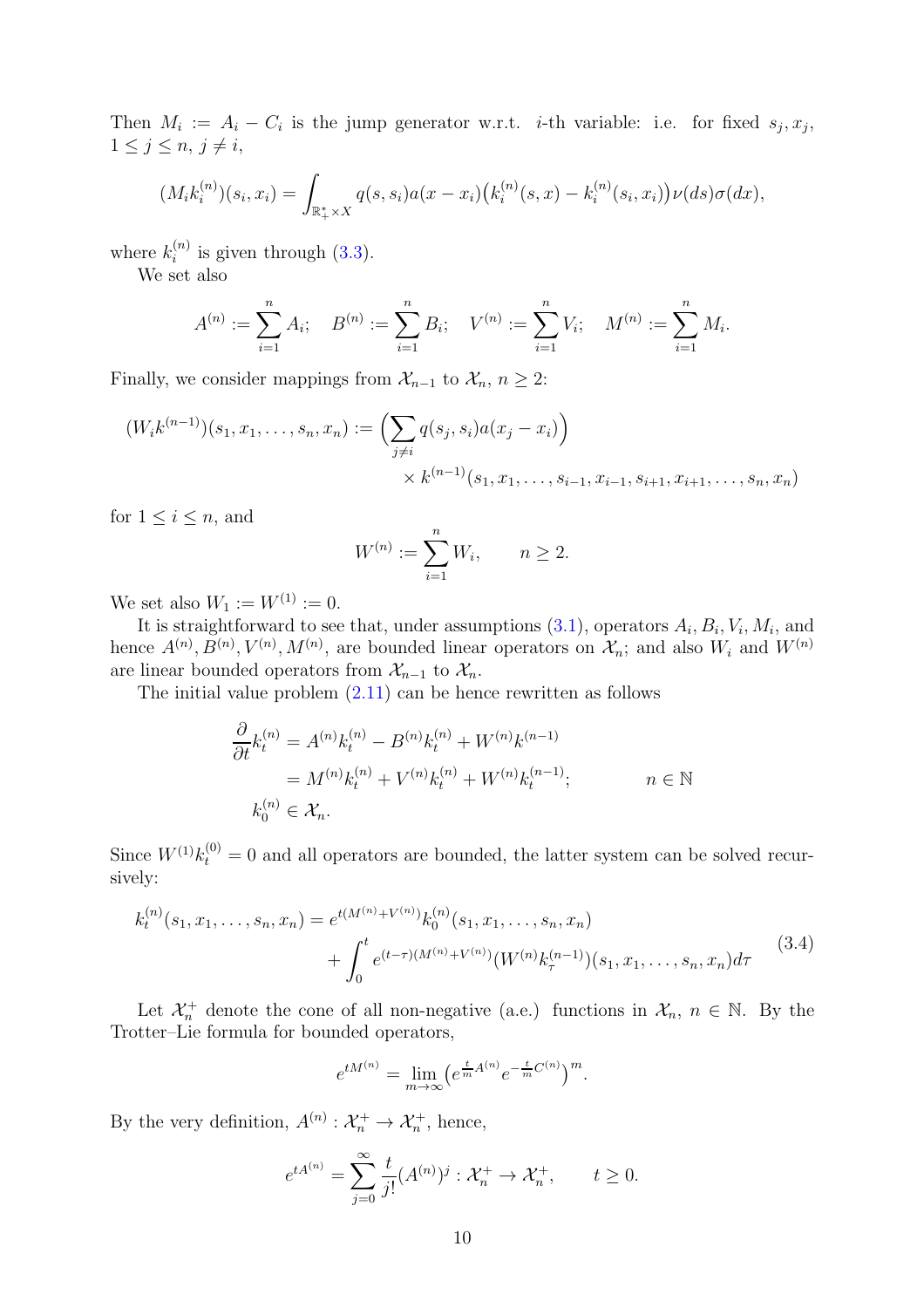Next,  $e^{-tC^{(n)}}$  is just a multiplication operator by a non-negative function, hence, it preserves  $\mathcal{X}_n^+$  as well. As a result,  $e^{tM^{(n)}}: \mathcal{X}_n^+ \to \mathcal{X}_n^+$ . Using again the Trotter-Lie formula for

<span id="page-10-0"></span>
$$
e^{t(M^{(n)} + V^{(n)})} = \lim_{m \to \infty} \left( e^{\frac{t}{m} M^{(n)}} e^{\frac{t}{m} V^{(n)}} \right)^m, \tag{3.5}
$$

we conclude by the same arguments that it also preserves  $\mathcal{X}_n^+$ . Since  $W^{(n)}: \mathcal{X}_{n-1}^+ \to \mathcal{X}_n^+$ , we get recursively from [\(3.4\)](#page-9-0) that  $k_0^{(n)} \in \mathcal{X}_n^+$ ,  $n \in \mathbb{N}$ , implies  $k_0^{(n)} \in \mathcal{X}_n^+$ ,  $n \in \mathbb{N}$ ,  $t > 0$ .

2) Since  $M^{(n)}1 = 0$ , we have that  $e^{tM^{(n)}}1 = 1$ . Since  $e^{tM^{(n)}}$  preserves  $\mathcal{X}_n^+$ , we have, for any  $f_n \in \mathcal{X}_n^+$ , which hence satisfies the inequality  $0 \le f_n \le ||f_n||_n$ , that  $0 \le e^{tM^{(n)}}f_n \le$  $e^{tM^{(n)}} \|f_n\|_n = \|f_n\|_n$ , and thus

$$
||e^{tM^{(n)}}f_n||_n \le ||f_n||_n, \qquad f_n \in \mathcal{X}_n^+.
$$

Since  $e^{tV^{(n)}}$  is a multiplication operator,

$$
||e^{tV^{(n)}}|| = e^{t \operatorname{ess} \sup V^{(n)}(\widehat{x}^{(n)})} \le e^{tnR}.
$$

Therefore, by [\(3.5\)](#page-10-0),

$$
||e^{t(M^{(n)} + V^{(n)})} f_n||_n \le e^{tnR} ||f_n||_n, \qquad f_n \in \mathcal{X}_n^+.
$$

Then, by  $(3.4)$ ,

$$
||k_t^{(n)}||_n \le e^{tnR} ||k_0^{(n)}||_n + \int_0^t e^{(t-\tau)nR} ||W^{(n)}k_\tau^{(n-1)}||_n d\tau
$$
  

$$
\le e^{tnR} ||k_0^{(n)}||_n + n(n-1) \int_0^t e^{(t-\tau)nR} ||k_\tau^{(n-1)}||_{n-1} d\tau.
$$

For  $n = 1$ , it reads as

$$
||k_t^{(1)}||_1 \le e^{tR} ||k_0^{(1)}||_1 \le Ce^{tR} \le (C+t)^n e^{tR}.
$$

For  $n \geq 2$ , consider two cases separately.

Let  $R < 0$ . Then, assuming that

$$
||k_{\tau}^{(n-1)}||_{n-1} \le e^{\tau R} (C+\tau)^{n-1} (n-1)!, \qquad \tau \ge 0,
$$

and using the inequality  $e^{(t-\tau)nR} \leq e^{(t-\tau)R}, \tau \in [0, t], R < 0$ , we get

$$
||k_t^{(n)}||_n \le e^{tnR}C^n n! + n!(n-1) \int_0^t e^{(t-\tau)nR} e^{\tau R} (C+\tau)^{n-1} d\tau
$$
  
\n
$$
\le e^{tR}C^n n! + n!(n-1) \int_0^t e^{(t-\tau)R} e^{\tau R} (C+\tau)^{n-1} d\tau
$$
  
\n
$$
= e^{tR}C^n n! + n!(n-1) e^{tR} \int_0^t (C+\tau)^{n-1} d\tau
$$
  
\n
$$
= e^{tR}C^n n! + n!(n-1) e^{tR} \frac{(C+t)^n - C^n}{n} \le (C+t)^n n! e^{tR}.
$$

Let now  $R \geq 0$ . Then, assuming that

$$
||k_{\tau}^{(n-1)}||_{n-1} \le e^{\tau (n-1)R} (C+\tau)^{n-1} (n-1)!, \qquad \tau \ge 0,
$$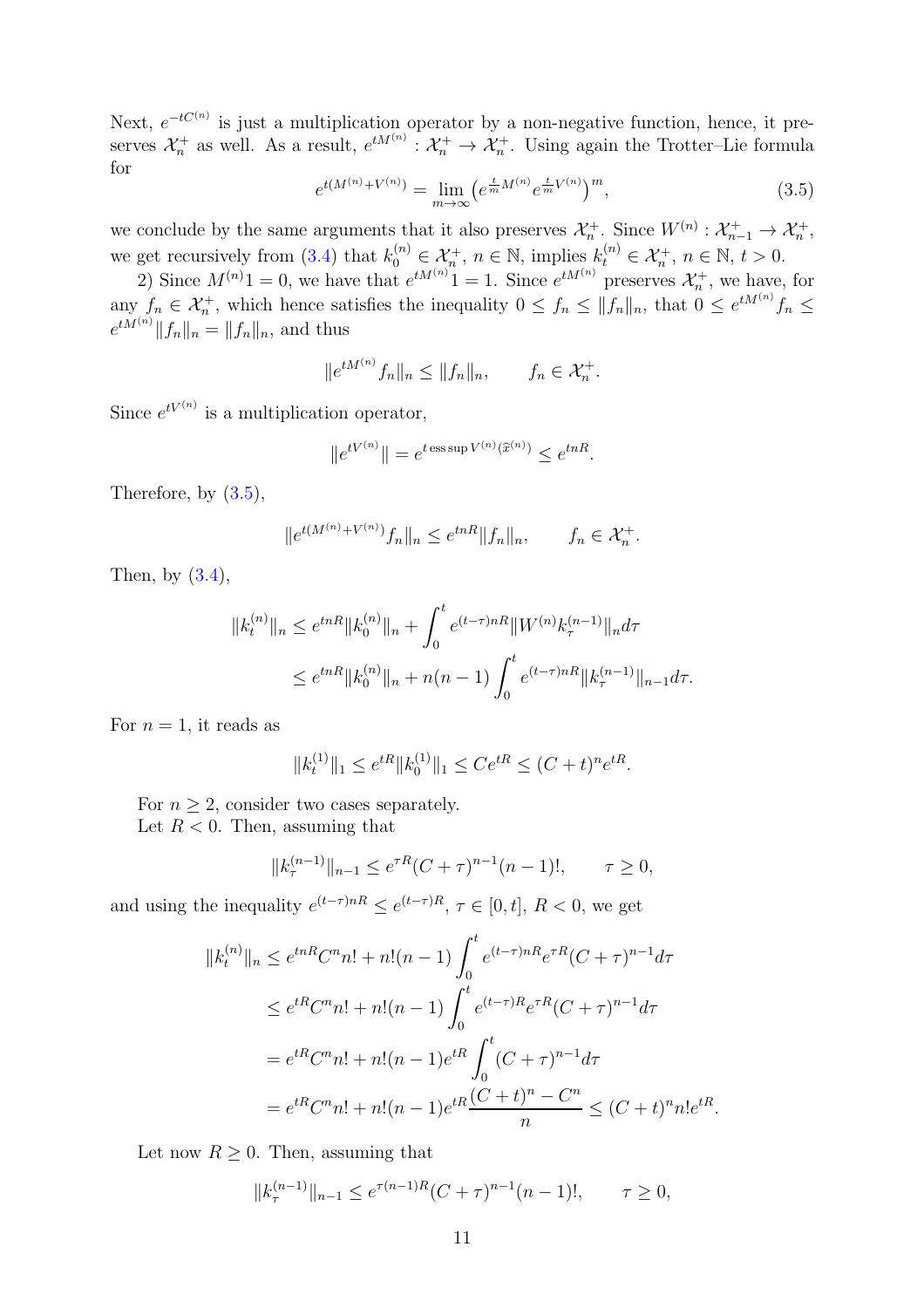we get

$$
||k_t^{(n)}||_n \le e^{tnR}C^n n! + n!(n-1)B^{n-1} \int_0^t e^{(t-\tau)nR} e^{\tau(n-1)R} (C+\tau)^{n-1} d\tau
$$
  
=  $e^{tnR}C^n n! + e^{tnR} n!(n-1) \int_0^t e^{-\tau R} (C+\tau)^{n-1} d\tau$   
 $\le e^{tnR}C^n n! + e^{tnR} n!(n-1) \frac{(C+t)^n - C^n}{n} \le (C+t)^n e^{tnR} n!.$ 

3) We rewrite [\(3.4\)](#page-9-0) in the form

<span id="page-11-1"></span>
$$
k_t^{(n)}(s_1, x_1, \dots, s_n, x_n) = e^{t(A^{(n)} - B^{(n)})} k_0^{(n)}(s_1, x_1, \dots, s_n, x_n)
$$
  
+ 
$$
\int_0^t e^{(t-\tau)(A^{(n)} - B^{(n)})} (W^{(n)} k_\tau^{(n-1)}) (s_1, x_1, \dots, s_n, x_n) d\tau.
$$
 (3.6)

By the Trotter–Lie formula,

$$
e^{t(A^{(n)} - B^{(n)})} = \lim_{m \to \infty} \left( e^{\frac{t}{m} A^{(n)}} e^{-\frac{t}{m} B^{(n)}} \right)^m.
$$

For any  $f_n \in \mathcal{X}_n^+$ ,  $n \in \mathbb{N}$ ,  $\hat{x}^{(n)} := (s_1, x_1, \dots, s_n, x_n)$ , we get, using the notation [\(3.3\)](#page-8-0),

$$
(A^{(n)}f_n)(\widehat{x}^{(n)}) = \sum_{i=1}^n \int_{\mathbb{R}_+^* \times X} q(s, s_i) a(x - x_i) f_n(s, x) \nu(ds) \sigma(dx)
$$

$$
\geq \alpha \sum_{i=1}^n \int_B f_n(s, x) \nu(ds) \sigma(dx).
$$

Therefore, if  $b_n > 0$  is such that

<span id="page-11-0"></span>
$$
f_n(\widehat{x}^{(n)}) \ge b_n, \qquad \widehat{x}^{(n)} \in B^n,\tag{3.7}
$$

then

$$
(A^{(n)}f_n)(\widehat{x}^{(n)}) \ge nb_n\beta, \qquad \widehat{x}^{(n)} \in B^n,
$$

where  $\beta := \alpha(\nu \otimes \sigma)(B)$ . Iterating, one gets for each  $j \in \mathbb{N}$ ,

$$
((A^{(n)})j fn)(\widehat{x}^{(n)}) \ge nj bn \betaj, \qquad \widehat{x}^{(n)} \in Bn,
$$

and hence, for any  $\tau > 0$ ,

$$
(e^{\tau A^{(n)}} f_n)(\widehat{x}^{(n)}) \ge b_n e^{n\beta \tau}, \qquad \widehat{x}^{(n)} \in B^n.
$$

Let  $\mu = ||m||_{L^{\infty}(\mathbb{R}^*_+,d\nu)}$ . Then [\(3.7\)](#page-11-0) implies

$$
(e^{-\tau B^{(n)}}f_n)(\widehat{x}^{(n)}) \ge e^{-\mu n\tau}f_n(\widehat{x}^{(n)}) \ge e^{-\mu n\tau}b_n, \qquad \widehat{x}^{(n)} \in B^n.
$$

Therefore,

$$
(e^{\tau A^{(n)}} e^{-\tau B^{(n)}} f_n)(\widehat{x}^{(n)}) \ge e^{(\beta - \mu)n\tau} b_n, \qquad \widehat{x}^{(n)} \in B^n,
$$

and hence

$$
((e^{\frac{t}{m}A^{(n)}}e^{-\frac{t}{m}B^{(n)}})^m f_n)(\widehat{x}^{(n)}) \ge e^{(\beta-\mu)nt}b_n, \qquad \widehat{x}^{(n)} \in B^n.
$$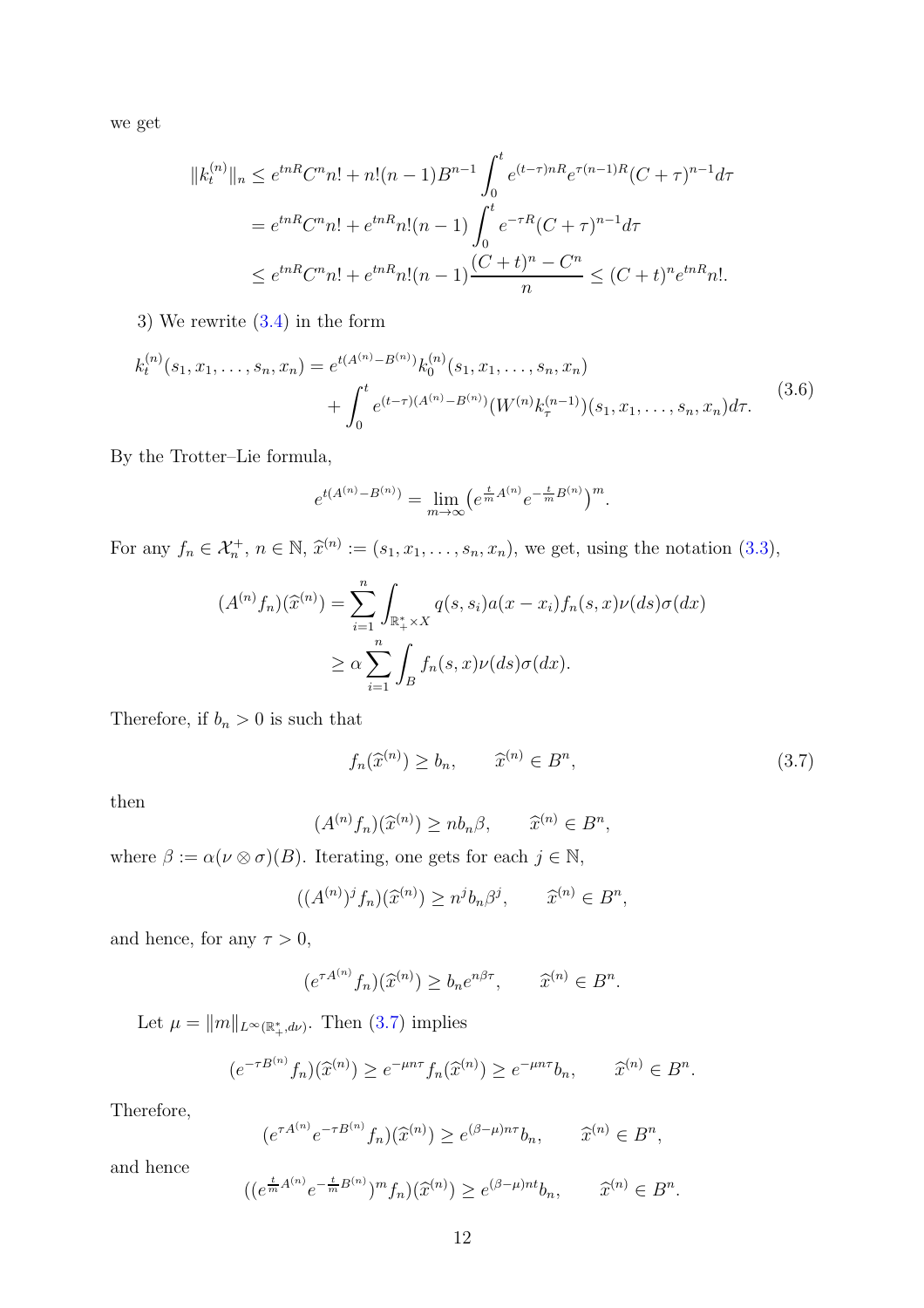Consider  $n = 1$ . Then, for any  $(s, x) \in B$  and  $t \geq 0$ ,

$$
k_t^{(1)}(s,x) = e^{t(A^{(1)} - B^{(1)})} k_0^{(1)}(s,x) \ge \alpha e^{(\beta - \mu)t}.
$$

Let now  $n \geq 2$ . Suppose that, for all  $\tau \geq T_{n-1}$ ,

$$
k_{\tau}^{(n-1)}(\widehat{x}^{(n-1)}) \ge \alpha^{n-1} e^{(n-1)(\beta - \mu)\tau} (n-1)!, \qquad \widehat{x}^{(n-1)} \in B^{n-1}.
$$

Then

$$
(W^{(n)}k_{\tau}^{(n-1)})(\widehat{x}^{(n)}) \ge \alpha^n n(n-1)e^{(n-1)(\beta-\mu)\tau}(n-1)!, \qquad \widehat{x}^{(n)} \in B^n,
$$

and therefore, by [\(3.6\)](#page-11-1), for  $n \ge 2$ ,  $t \ge T_n$ , and  $\widehat{x}^{(n)} \in B^n$ ,

$$
k_t^{(n)}(\widehat{x}^{(n)}) \ge \alpha^n \int_0^t e^{(\beta - \mu)n(t-\tau)} n(n-1) e^{(n-1)(\beta - \mu)\tau} (n-1)! d\tau
$$
  
 
$$
\ge \alpha^n n! e^{(\beta - \mu)nt} (n-1) \int_{T_{n-1}}^t e^{-(\beta - \mu)\tau} d\tau \ge \alpha^n n! e^{(\beta - \mu)nt} (n-1)(t - T_{n-1})
$$
  
 
$$
\ge \alpha^n n! e^{(\beta - \mu)nt} (n-1)(T_n - T_{n-1}) = \alpha n! e^{(\beta - \mu)nt}.
$$

The statement is fully proved.

## 4 Bolker–Dieckmann–Law–Pacala model

We modify the contact model by adding a competition term, see e.g.  $[2,3,5,7]$  $[2,3,5,7]$  $[2,3,5,7]$  $[2,3,5,7]$ . The model is given by the following operator for  $F \in K(B_{bs}(\mathbb{K}_0(X)))$ :

$$
(LF)(\eta) = \sum_{x \in \tau(\eta)} m(s_x) [F(\eta - s_x \delta_x) - F(\eta)]
$$
  
+ 
$$
\sum_{x \in \tau(\eta)} \sum_{y \in \tau(\eta) \setminus \{x\}} q^-(s_x, s_y) a^-(x - y) [F(\eta - s_x \delta_x) - F(\eta)]
$$
  
+ 
$$
\sum_{x \in \tau(\eta)} \int_{\mathbb{R}_+^* \times X} q^+(s_x, s) a^+(x - y) [F(\eta + s\delta_y) - F(\eta)] \nu(ds) \sigma(dy).
$$

Here  $m : \mathbb{R}_+^* \to \mathbb{R}_+$  is the mortality rate function,  $0 \le a \in \pm \in L^1(X, d\sigma) \cap L^{\infty}(X, d\sigma)$ are spatial dispersion and competition kernels, such that  $a^{\pm}(-x) = a^{\pm}(x)$ ,  $x \in X$ ; and  $q^{\pm}: \mathbb{R}_+^* \times \mathbb{R}_+^* \to \mathbb{R}_+$  are symmetric functions. We denote

$$
\kappa^{\pm} := \int_X a^{\pm}(x)\sigma(dx) > 0.
$$

**Proposition 4.1.** *For any*  $G \in B_{bs}(\mathbb{K}_0(X)),$ 

$$
\widehat{L}G := K^{-1}LKG = \widehat{L}_0G + \widehat{L}_1G + \widehat{L}_2G + \widehat{L}_3G,
$$

 $\Box$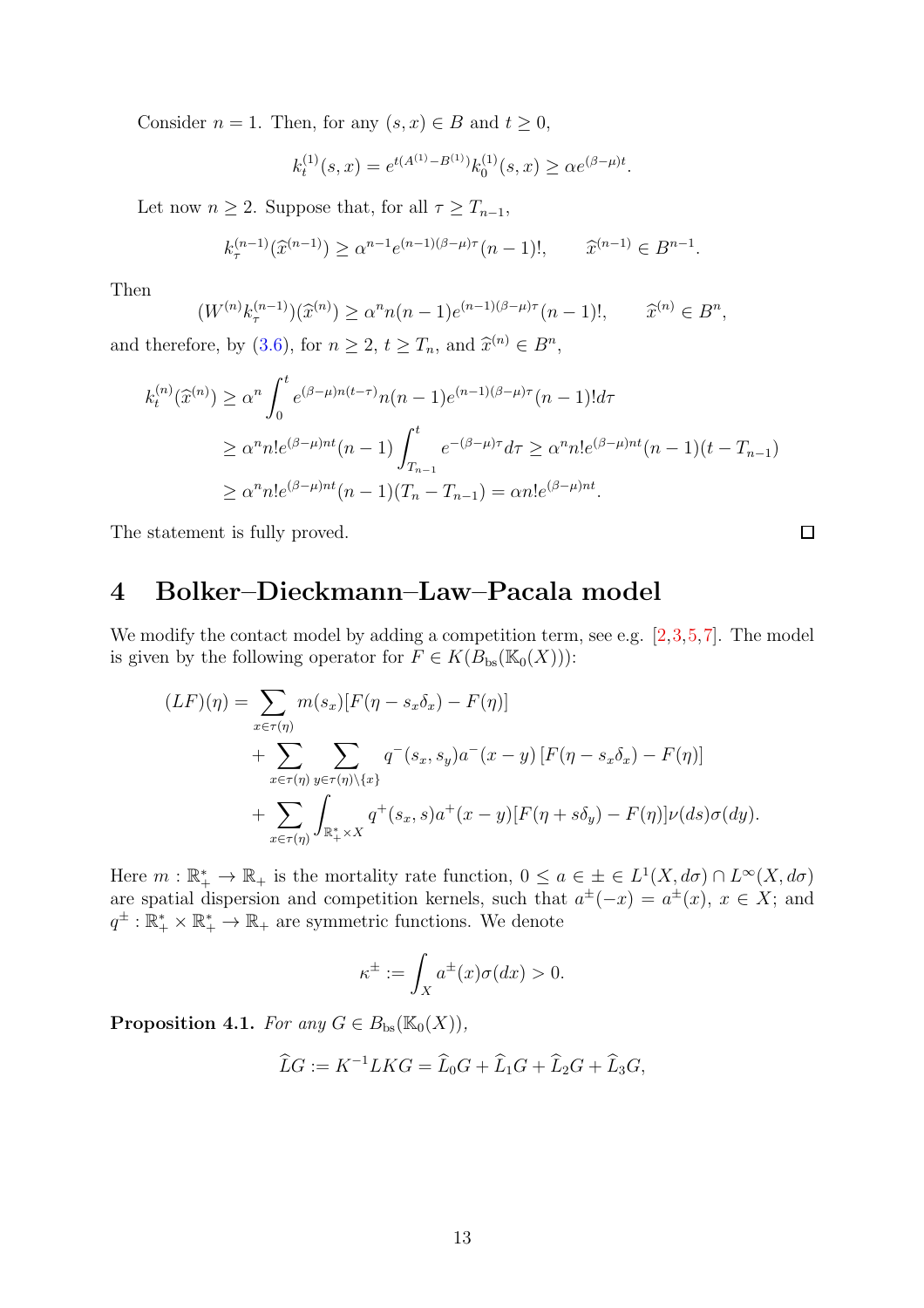*where*

$$
(\widehat{L}_0 G)(\eta) := -\sum_{x \in \tau(\eta)} m(s_x)G(\eta) - \sum_{x \in \tau(\eta)} \sum_{y \in \tau(\eta) \setminus \{x\}} q^-(s_x, s_y) a^-(x - y)G(\eta),
$$
  

$$
(\widehat{L}_1 G)(\eta) := -\sum_{x \in \tau(\eta)} \sum_{y \in \tau(\eta) \setminus \{x\}} q^-(s_x, s_y) a^-(x - y)G(\eta - s_x \delta_x)
$$
  

$$
(\widehat{L}_2 G)(\eta) := \sum_{x \in \tau(\eta)} \int_{\mathbb{R}_+^* \times X} q^+(s_x, s) a^+(x - y)G(\eta - s_x \delta_x + s \delta_y) \nu(ds) \sigma(dy)
$$
  

$$
(\widehat{L}_3 G)(\eta) := \sum_{x \in \tau(\eta)} \int_{\mathbb{R}_+^* \times X} q^+(s_x, s) a^+(x - y)G(\eta + s \delta_y) \nu(ds) \sigma(dy).
$$

For  $C > 0$  and  $\alpha \in \mathbb{R}$ , we set

$$
\mathbf{C}(\eta) := C^{|\tau(\eta)|} e^{\alpha \sum_{y \in \tau(\eta)} s_y}, \qquad \eta \in \mathbb{K}_0(X),
$$

and define the space

<span id="page-13-5"></span>
$$
\mathbf{L}_{\alpha,C} := L^1\left(\mathbb{K}_0(X), \mathbf{C}(\eta) d\lambda_{\theta}(\eta)\right). \tag{4.1}
$$

We denote its norm by  $\|\cdot\|_{\alpha,C}$ .

We define

$$
D(\eta) := \sum_{x \in \tau(\eta)} m(s_x) + \sum_{x \in \tau(\eta)} \sum_{y \in \tau(\eta) \setminus \{x\}} q^-(s_x, s_y) a^-(x - y), \qquad \eta \in \mathbb{K}_0(X),
$$

and consider also the linear set

<span id="page-13-3"></span><span id="page-13-2"></span><span id="page-13-1"></span>
$$
\mathcal{D} := \{ G \in \mathbf{L}_{\alpha,C} : DG \in \mathbf{L}_{\alpha,C} \}.
$$

**Theorem 4.2.** *Let*  $C > 0$  *and*  $\alpha \in \mathbb{R}$ *. Suppose that there exist*  $\beta > 0$ *, such that* 

$$
\int_{\mathbb{R}_+^*} q^-(s,\tau)e^{\alpha\tau}\nu(d\tau) \leq \beta m(s), \qquad s > 0,
$$
\n(4.2)

$$
\int_{\mathbb{R}_+^*} q^+(s,\tau)e^{\alpha\tau}\nu(d\tau) \le \beta e^{\alpha s}m(s), \qquad s > 0,
$$
\n(4.3)

$$
q^+(s,\tau)a^+(x) \le \beta e^{\alpha \tau} q^-(s,\tau)a^-(x), \qquad s,\tau > 0, \ x \in X,\tag{4.4}
$$

$$
\kappa^+ + \kappa^- C + \frac{1}{C} < \frac{1}{2\beta}.\tag{4.5}
$$

*Then*  $(\widehat{L}, \mathcal{D})$  *is the generator of an analytic semigroup*  $T(t)$ *,*  $t \geq 0$ *, in*  $\mathbf{L}_{\alpha, C}$ *.* 

*Proof.* Firstly, using the same arguments as in [\[8,](#page-19-0) Lemma 3.3], we can show that  $(\widehat{L}_0, \mathcal{D})$ is the generator of an analytic contraction semigroup in  $\mathbf{L}_{\alpha,C}$ .

Next, we recall (see e.g. [\[4\]](#page-19-7)) that, for a Banach space Z, a linear operator  $(B, D(B))$ is (relatively) A-bounded w.r.t. a linear operator  $(A, D(A))$ , if  $D(A) \subseteq D(B)$  and if there exist constants  $a, b \in \mathbb{R}_+$  such that

<span id="page-13-4"></span><span id="page-13-0"></span>
$$
||Bx|| \le a||Ax|| + b||x|| \tag{4.6}
$$

for all  $xD(A)$ . The A-bound of B is

$$
a_0 := \inf\{a \ge 0 : \exists b \in \mathbb{R}_+ \text{ such that } (4.6) \text{ holds}\}
$$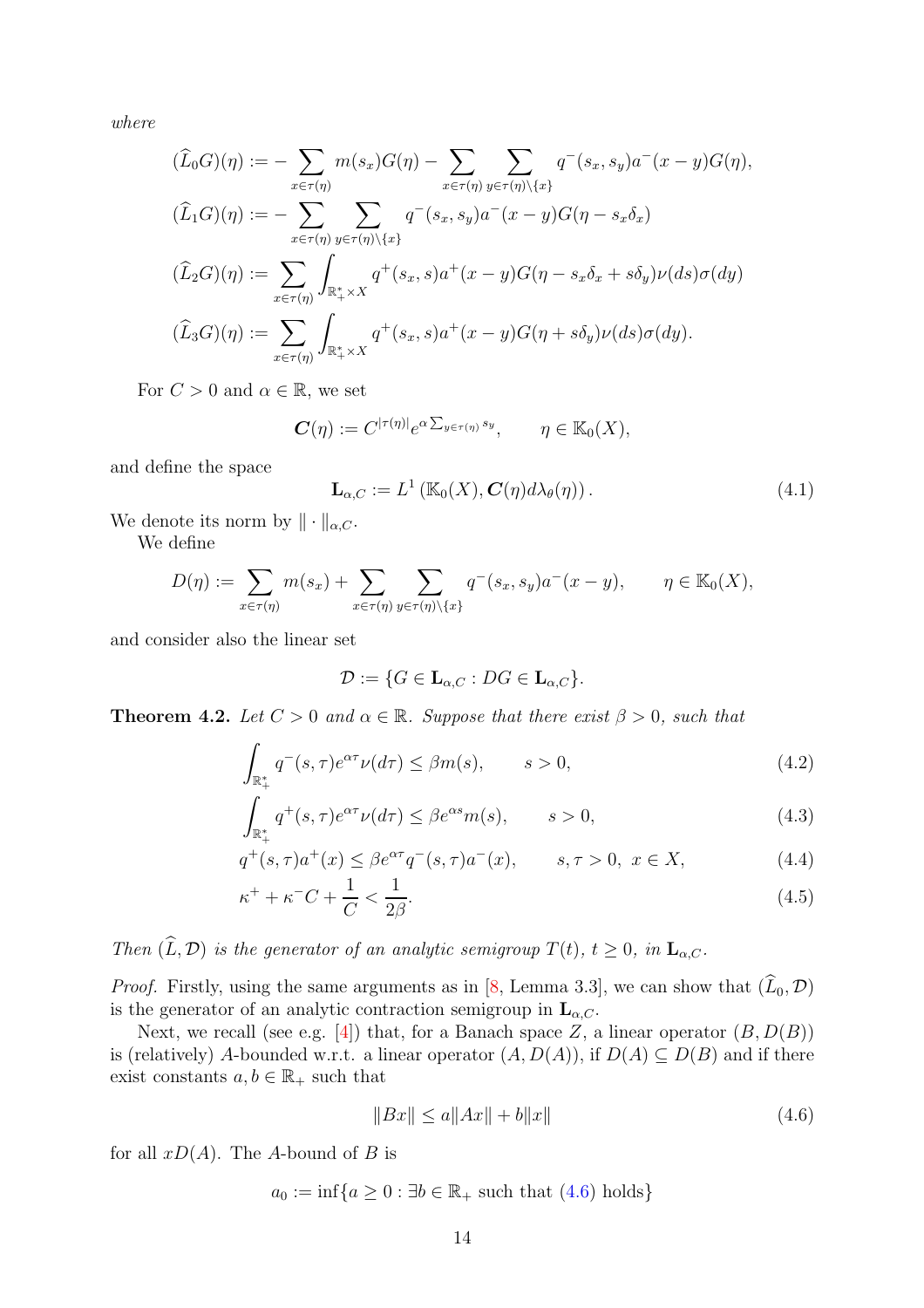For A being the generator of an analytic semigroup,  $(A + B, D(A))$  generates an analytic semigroup for every A-bounded operator B having A-bound  $a_0 < \frac{1}{2}$  $\frac{1}{2}$ .

We are going to show now that, under assumptions above, the operator  $L_1 + L_2 + L_3$ is  $L_0$ -bounded. Indeed, for each  $G \in \mathcal{D}$ ,

$$
\|\widehat{L}_1 G\|_{\alpha,C} \leq \int_{\mathbb{K}_0(X)} \sum_{x \in \tau(\eta)} \sum_{y \in \tau(\eta - s_x \delta_x)} q^-(s_x, s_y) a^-(x - y) |G(\eta - s_y \delta_y)| \mathbf{C}(\eta) \lambda(d\eta)
$$
  
\n
$$
\stackrel{(2.1)}{=} \int_{\mathbb{K}_0(X)} \int_{\mathbb{R}_+^* \times X} \sum_{x \in \tau(\eta)} q^-(s_x, s) a^-(x - y) |G(\eta)| \mathbf{C}(\eta + s \delta_y) \nu(ds) \sigma(dy) \lambda(d\eta)
$$
  
\n
$$
= \kappa^{-} C \int_{\mathbb{K}_0(X)} |G(\eta)| \mathbf{C}(\eta) \sum_{x \in \tau(\eta)} \int_{\mathbb{R}_+^*} q^-(s_x, s) e^{\alpha s} \nu(ds) \lambda(d\eta)
$$
  
\n
$$
\leq \beta \kappa^{-} C \int_{\mathbb{K}_0(X)} \sum_{x \in \tau(\eta)} m(s_x) |G(\eta)| \mathbf{C}(\eta) \lambda(d\eta) \leq \beta \kappa^{-} C \|\widehat{L}_0 G\|_{\alpha,C},
$$

where we used [\(4.2\)](#page-13-1). Next, by [\(4.3\)](#page-13-2), we have, for each  $G \in \mathcal{D}$ ,

$$
\|\widehat{L}_2 G\|_{\alpha,C}
$$
\n
$$
\leq \int_{\mathbb{K}_0(X)} \sum_{x \in \tau(\eta)} \int_{\mathbb{R}_+^* \times X} q^+(s_x, s) a^+(x - y) |G(\eta - s_x \delta_x + s \delta_y)| \nu(ds) \sigma(dy) \mathbf{C}(\eta) \lambda(d\eta)
$$
\n
$$
\stackrel{(2.1)}{=} \kappa^+ \int_{\mathbb{K}_0(X)} \sum_{y \in \tau(\eta)} \int_{\mathbb{R}_+^* \times X} q^+(s, s_y) a^+(x - y) |G(\eta)| \mathbf{C}(\eta - s_y \delta_y + s \delta_x) \nu(ds) \sigma(dx) \lambda(d\eta)
$$
\n
$$
= \int_{\mathbb{K}_0(X)} |G(\eta)| \mathbf{C}(\eta) \sum_{y \in \tau(\eta)} \int_{\mathbb{R}_+^* \times X} q^+(s, s_y) e^{-\alpha s_y} e^{\alpha s} a^+(x - y) \nu(ds) \sigma(dx) \lambda(d\eta)
$$
\n
$$
\leq \kappa^+ \beta \int_{\mathbb{K}_0(X)} |G(\eta)| \mathbf{C}(\eta) \sum_{y \in \tau(\eta)} e^{-\alpha s_y} e^{\alpha s_y} m(s_y) \lambda(d\eta)
$$
\n
$$
\leq \kappa^+ \beta \| \widehat{L}_0 G \|_{\alpha,C}.
$$

Finally, by [\(4.4\)](#page-13-3), we get, for any  $G \in \mathcal{D}$ ,

$$
||L_3G||_{\alpha,C}
$$
  
\n
$$
\leq \int_{\mathbb{K}_0(X)} \sum_{x \in \tau(\eta)} \int_{\mathbb{R}_+^* \times X} q^+(s_x, s) a^+(x - y) |G(\eta + s_y \delta_y)| \mathbf{C}(\eta) \nu(ds) \sigma(dy) \lambda(d\eta)
$$
  
\n
$$
\stackrel{(2.1)}{=} \int_{\mathbb{K}_0(X)} \sum_{y \in \tau(\eta)} \sum_{x \in \tau(\eta) \setminus \{y\}} q^+(s_x, s_y) a^+(x - y) |G(\eta)| \mathbf{C}(\eta - s_y \delta_y) \lambda(d\eta)
$$
  
\n
$$
\leq \beta \int_{\mathbb{K}_0(X)} \sum_{y \in \tau(\eta)} \sum_{x \in \tau(\eta) \setminus \{y\}} q^-(s_x, s_y) a^-(x - y) e^{\alpha s_y} \mathbf{C}^{-1} e^{-\alpha s_y} \mathbf{C}(\eta) \lambda(d\eta)
$$
  
\n
$$
\leq \frac{\beta}{C} ||\widehat{L}_0 G||_{\alpha,C}.
$$

Combining the estimates with the assumption [\(4.5\)](#page-13-4), one gets the statement.

 $\Box$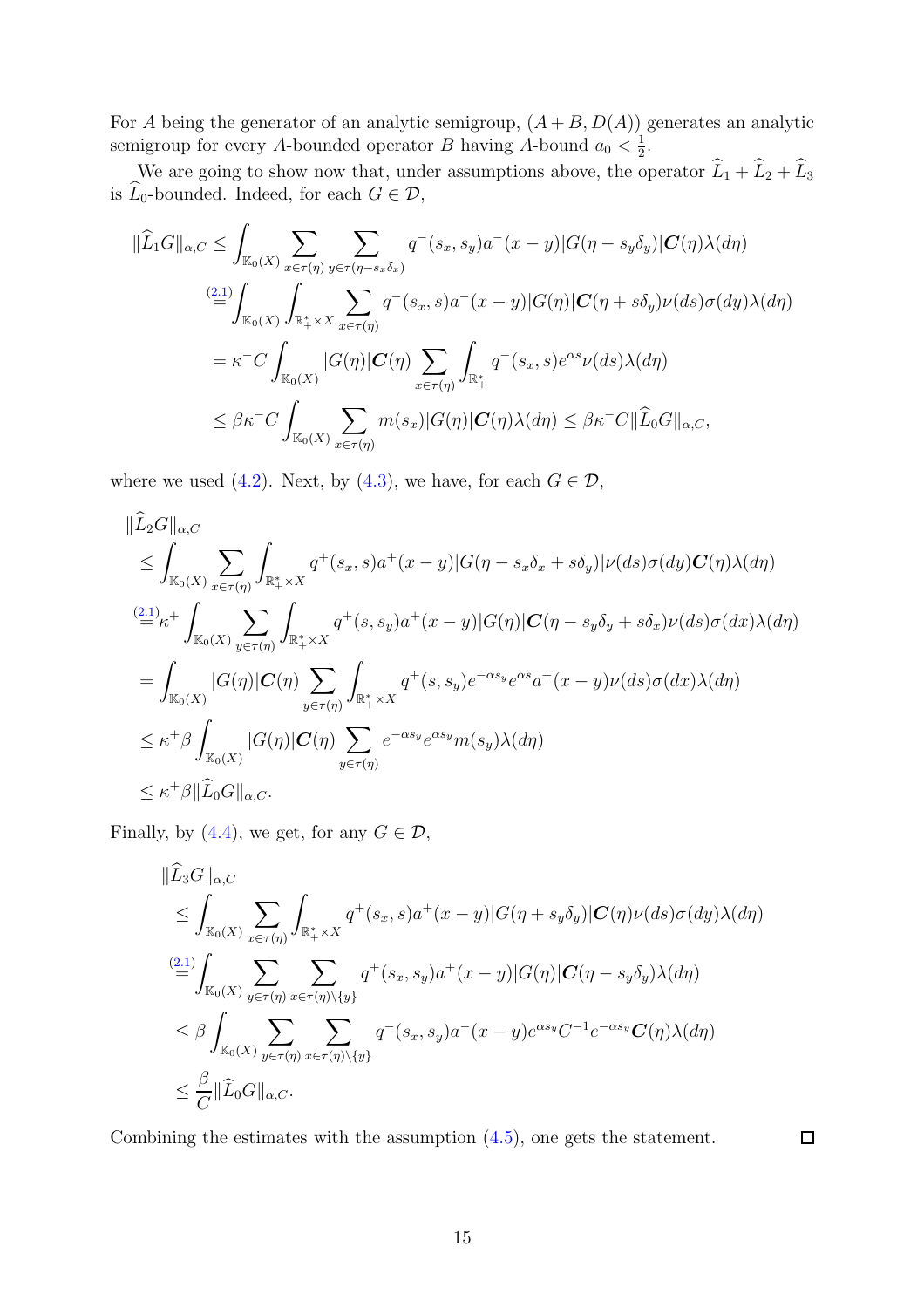**Proposition 4.3.** *For any*  $k \in \mathcal{L}_{\infty}(\mathbb{K}_0(X))$ *, the mapping* 

$$
(L^{\Delta}k)(\eta) = -D(\eta)k(\eta)
$$
  
 
$$
- \int_{\mathbb{R}_{+}^{*} \times X} \sum_{x \in \tau(\eta)} q^{-}(s_{x}, s)a^{-}(x - y)k(\eta + s\delta_{y})\nu(ds)\sigma(dy)
$$
  
 
$$
+ \sum_{y \in \tau(\eta)} \int_{\mathbb{R}_{+}^{*} \times X} q^{+}(s, s_{y})a^{+}(x - y)k(\eta - s_{y}\delta_{y} + s\delta_{x})\nu(ds)\sigma(dx)
$$
  
 
$$
+ \sum_{y \in \tau(\eta)} \sum_{x \in \tau(\eta)\setminus\{y\}} q^{+}(s_{x}, s_{y})a^{+}(x - y)k(\eta - s_{y}\delta_{y})
$$

*is well-defined and, for any*  $G \in B_{bs}(\mathbb{K}_0(X))$ , [\(2.9\)](#page-6-3) *holds.* 

Hence, one can consider the dual semigroup  $T^*(t)$  in the dual space to the space  $\mathbf{L}_{\alpha,C}$ , which is isomorphic to

<span id="page-15-0"></span>
$$
\mathcal{K}_{\alpha,C} = L^{\infty}(\mathbb{K}_0(X), \mathbf{C}(\eta)\lambda_{\nu\otimes\sigma}(d\eta)).
$$
\n(4.7)

This semigroup is \*-weakly differentiable (with respect to the duality  $(2.9)$ ), and  $k_t =$  $T^*(t)k_0$  solves the weak equation [\(2.10\)](#page-6-4) (see [\[8\]](#page-19-0) for details). Note that, for some  $A, B > 0$ ,

$$
||T^*(t)|| = ||T(t)|| \le Ae^{Bt}, \quad t > 0.
$$

Therefore, for  $\lambda_{\nu\otimes\sigma}$ -a.a.  $\eta \in \mathbb{K}_0(X)$ ,

<span id="page-15-1"></span>
$$
|k_t(\eta)| \le A e^{Bt} C^{|\tau(\eta)|} e^{\alpha \sum_{x \in \tau(\eta)} s_x}.
$$
\n(4.8)

As we can see, comparing with the result [\(3.3\)](#page-8-1), the strong mortality and competition rates prevent factorial growth of correlation functions in  $n$ . A further analysis of the classical solution to the strong equation  $(2.11)$  can be done by using the sun-dual semigroup techniques, see [\[8\]](#page-19-0) for details.

### 5 Glauber dynamics

We consider now the Glauber-type dynamics. The corresponding analogue on the configuration spaces was studied in many papers, see e.g.  $[1, 8, 12, 14]$  $[1, 8, 12, 14]$  $[1, 8, 12, 14]$  $[1, 8, 12, 14]$  $[1, 8, 12, 14]$  $[1, 8, 12, 14]$ . The generator of the Glauber dynamics is obtained from the Gibbs measure on the cone, which was constructed in [\[9\]](#page-19-1) as follows. Let  $X = \mathbb{R}^d$  and consider a pair potential

$$
\phi:X\times X\to\mathbb{R}
$$

which satisfies the following two properties:

• there exists  $R > 0$  such that

$$
\phi(x, y) = 0 \text{ if } |x - y| > R
$$

(where  $|\cdot|$  denotes the Euclidean norm on  $\mathbb{R}^d$ );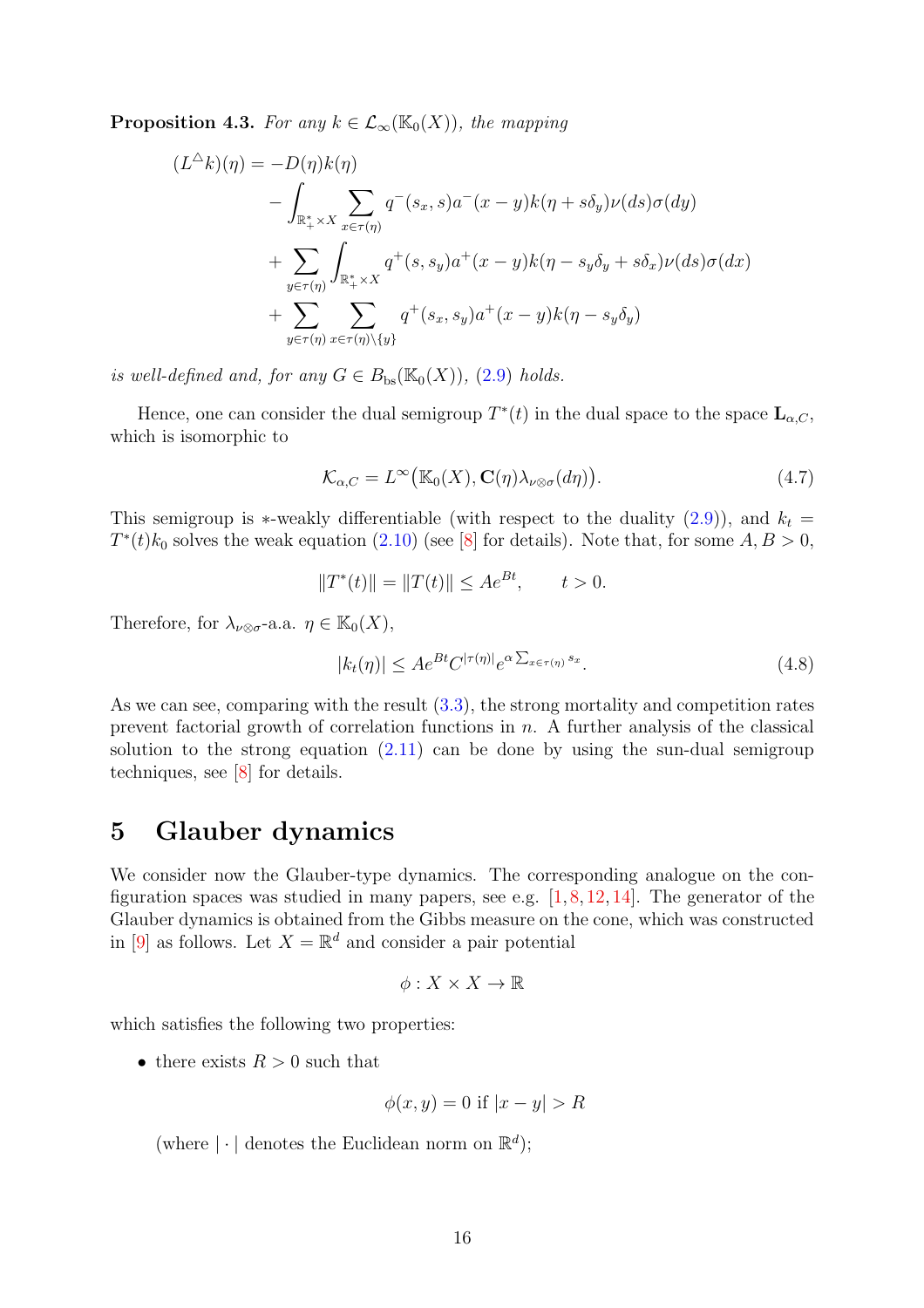• there exists  $\delta > 0$  such that

$$
\inf_{|x-y| \le \delta} \phi(x,y) > 2b_d c^d \sup_{x,y} \left| -\phi(x,y) \vee 0 \right|,
$$

where  $b_d$  is the volume of a unit ball in  $\mathbb{R}^d$  and  $c = c_{d,\delta,R} := \sqrt{d}(1 + R/\delta)$  (see [\[9\]](#page-19-1) for details).

Fix also a  $\theta > 0$ . It was shown in [\[9\]](#page-19-1) that there exists a **tempered Gibbs measure**  $\mu$  on  $\mathbb{K}(\mathbb{R}^d)$  which fulfills the Dobrushin-Lanford-Ruelle equations

$$
\int_{\mathbb{K}(\mathbb{R}^d)} \pi_{\Delta}(B \mid \eta) \mu(d\eta) = \mu(B) \text{ for any } \Delta \in \mathcal{B}_c(\mathbb{R}^d),
$$

where  $\pi_{\Delta}$  is the so-called **local specification** constructed by  $\phi$  and  $\theta$  (see [\[9\]](#page-19-1) for the precise definitions and further details). Heuristically,

$$
\mu(d\eta) = \frac{1}{Z} \exp\Big(-\sum_{x,y \in \tau(\eta)} s_x s_y \phi(x,y)\Big) \mathcal{G}_{\theta}(d\eta),
$$

where  $Z$  is a normalizing factor.

**Proposition 5.1** (Georgii–Nguyen–Zessin identity, [\[9,](#page-19-1) Theorem 6.4]). Let  $\mu$  be a tempered *Gibbs measure on*  $\mathbb{K}(X)$ *. Then, for any measurable function*  $F : \mathbb{R}^d \times \mathbb{K}(\mathbb{R}^d) \to \mathbb{R}_+$ *,* 

$$
\int_{\mathbb{K}(\mathbb{R}^d)} \int_{\mathbb{R}^d} F(x, \eta) \eta(dx) \mu(d\eta) \n= \int_{\mathbb{K}(\mathbb{R}^d)} \int_{\mathbb{R}_+^* \times \mathbb{R}^d} F(x, \eta + s\delta_x) e^{-\Phi((s, x); \eta)} s \nu_{\theta}(ds) \sigma(dx) \mu(d\eta),
$$
\n(5.1)

*where, for*  $\eta := (s_y, y)_{y \in \tau(\eta)} \in \mathbb{K}(\mathbb{R}^d)$ ,

<span id="page-16-1"></span><span id="page-16-0"></span>
$$
\Phi\left((s,x);\eta\right) := 2s \sum_{y \in \tau(\eta)} s_y \phi(x,y). \tag{5.2}
$$

We consider, for the fixed  $\phi$  and  $\theta$ , the following (pre-)Dirichlet form:

$$
\mathcal{E}(F,G) := \int_{\mathbb{K}(X)} \int_X D_x^- F(\eta) D_x^- G(\eta) \eta(dx) \mathcal{G}_{\theta}(d\eta),
$$

for  $F, G \in K(B_{bs}(\mathbb{K}_0(X)))$ .

**Proposition 5.2.** *Let*  $F, G \in K(B_{bs}(\mathbb{K}_0(X)))$  *and* 

$$
(LF)(\eta) := \sum_{x \in \tau(\eta)} s_x [F(\eta - s_x \delta_x) - F(\eta)]
$$
  
+ 
$$
\int_{\mathbb{R}_+^* \times X} [F(\eta + s_x \delta_x) - F(\eta)] e^{-\Phi((s,x);\eta))} s \nu_{\theta}(ds) \sigma(dx)
$$

*where* Φ *is defined by* [\(5.2\)](#page-16-0)*. Then*

$$
\mathcal{E}(F,G) = -\int_{\mathbb{K}(X)} (LF)(\eta) G(\eta) \mathcal{G}_{\theta}(d\eta).
$$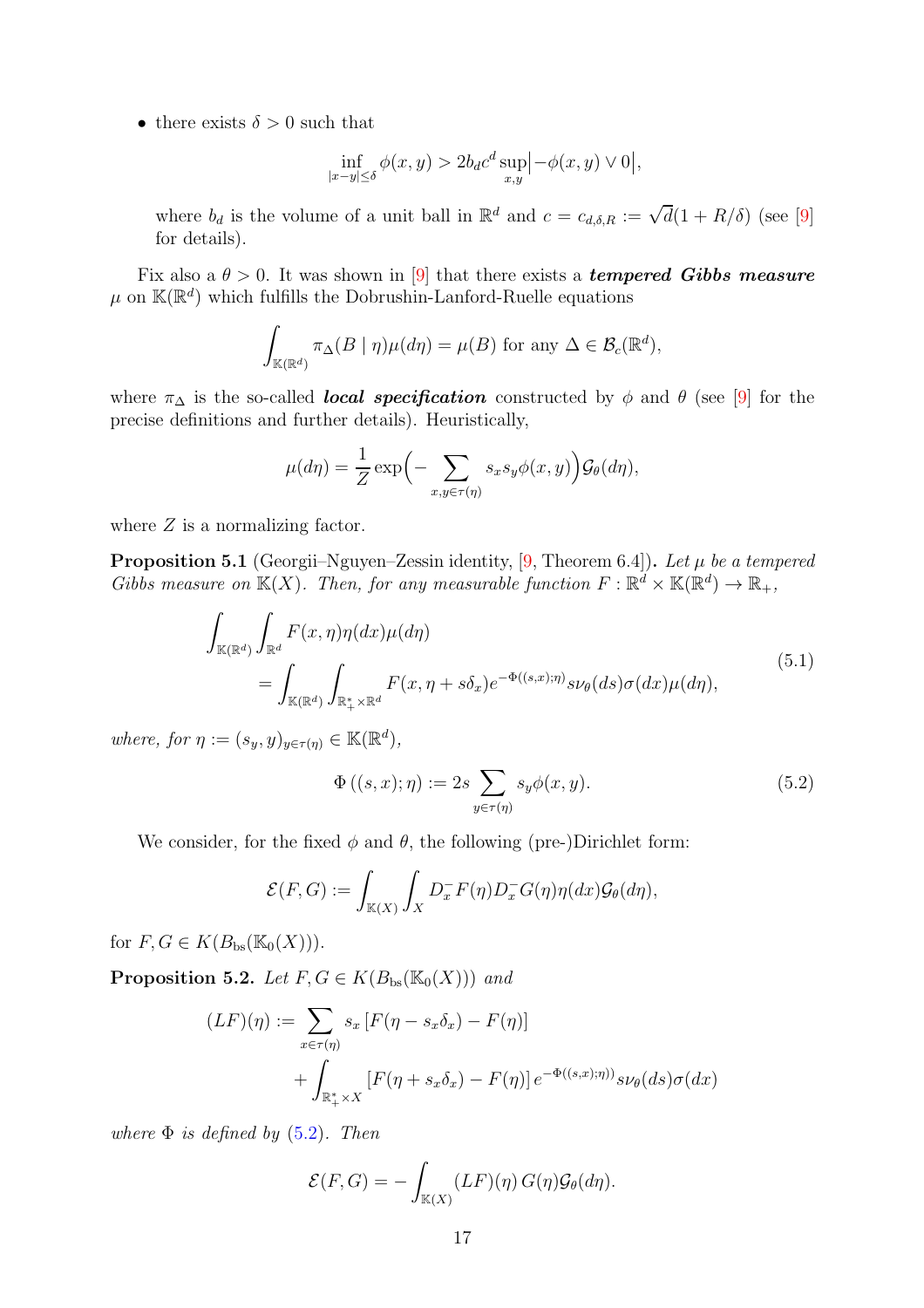*Proof.* By [\(5.1\)](#page-16-1), we have

$$
\mathcal{E}(F,G) = \int_{\mathbb{K}(X)} \int_{\mathbb{R}_+^* \times X} D_x^- F(\eta) D_x^- G(\eta) \eta(dx) \mathcal{G}_{\theta}(d\eta)
$$
  
\n
$$
= \frac{1}{2} \int_{\mathbb{K}(X)} \int_{\mathbb{R}_+^* \times X} D_x^- F(\eta) (G(\eta - s_x \delta_x) - G(\eta)) \eta(dx) \mathcal{G}_{\theta}(d\eta)
$$
  
\n
$$
= \int_{\mathbb{K}(X)} \int_{\mathbb{R}_+^* \times X} D_x^- F(\eta) (G(\eta - s_x \delta_x) \eta(dx) \mathcal{G}_{\theta}(d\eta)
$$
  
\n
$$
- \int_{\mathbb{K}(X)} \int_{\mathbb{R}_+^* \times X} D_x^- F(\eta) G(\eta) \eta(dx) \mathcal{G}_{\theta}(d\eta)
$$
  
\n
$$
= \frac{1}{2} \int_{\mathbb{K}(X)} \int_{\mathbb{R}_+^* \times X} D_x^- F(\eta + s_x \delta_x) G(\eta) e^{-\Phi((s,x);\eta)} s \nu_{\theta}(ds) \sigma(dx) \mathcal{G}_{\theta}(d\eta)
$$
  
\n
$$
- \int_{\mathbb{K}(X)} \int_{\mathbb{R}_+^* \times X} D_x^- F(\eta) G(\eta) \eta(dx) \mathcal{G}_{\theta}(d\eta)
$$
  
\n
$$
= - \int_{\mathbb{K}(X)} \int_{\mathbb{R}_+^* \times X} (F(\eta + s_x \delta_x) - F(\eta)) G(\eta) e^{-\Phi((s,x);\eta)} s \nu_{\theta}(ds) \sigma(dx) \mathcal{G}_{\theta}(d\eta)
$$
  
\n
$$
- \int_{\mathbb{K}(X)} \sum_{x \in \tau(\eta)} s_x (F(\eta - s_x \delta_x) - F(\eta)) G(\eta) \mathcal{G}_{\theta}(d\eta)
$$
  
\n
$$
= - \int_{\mathbb{K}(X)} (LF)(\eta) G(\eta) \mathcal{G}_{\theta}(d\eta).
$$

We denote

$$
S(\eta) := \sum_{x \in \tau(\eta)} s_x, \qquad \eta \in \mathbb{K}_0(X),
$$

and also, for the fixed  $(s, x) \in \mathbb{R}_+^* \times X$ , we set

$$
f_{s,x}(\tau, y) := e^{-2s\tau \phi(x,y)} - 1, \qquad (\tau, y) \in \mathbb{R}_+^* \times X.
$$

**Proposition 5.3.** *For any*  $G \in B_{bs}(\mathbb{K}_0(X))$ ,  $\widehat{L}G := K^{-1}LKG$  *satisfies* 

$$
(\widehat{L}G)(\eta) = -S(\eta)G(\eta)
$$
  
+ 
$$
\int_{\mathbb{R}_+^* \times X} s \sum_{\xi \subset \eta} G(\xi + s\delta_x) e^{-\Phi((s,x),\xi)} e_\lambda(f_{s,x}, \eta - \xi) \nu_\theta(ds) \sigma(dx).
$$

*Proof.* The proof can be done in the same way as e.g. in [\[8\]](#page-19-0), see also the proof of  $(3.2)$ .  $\Box$ 

We consider again the space [\(4.1\)](#page-13-5) with  $C > 0$ ,  $\alpha \in (0, 1)$ . We consider also the domain

$$
\mathcal{D} := \{ G \in \mathbf{L}_{\alpha,C} | S(\eta)G(\eta) \in \mathbf{L}_{\alpha,C} \} .
$$

**Theorem 5.4.** *Let*  $C > 2$ *,*  $\alpha \in (0, 1)$ *,*  $\theta > 0$ *, and* 

<span id="page-17-0"></span>
$$
\phi(x, y) \ge 0, \qquad x, y \in X,\tag{5.3}
$$

*be such that*

<span id="page-17-1"></span>
$$
\theta \cdot \sup_{x \in X} \int_{X} \phi(x, y)\sigma(dy) \le \frac{\alpha(1-\alpha)}{2C}.
$$
\n(5.4)

*Then the operator*  $(\widehat{L}, \mathcal{D})$  *generates an analytic semigroup in the space*  $\mathbf{L}_{\alpha,C}$ *.*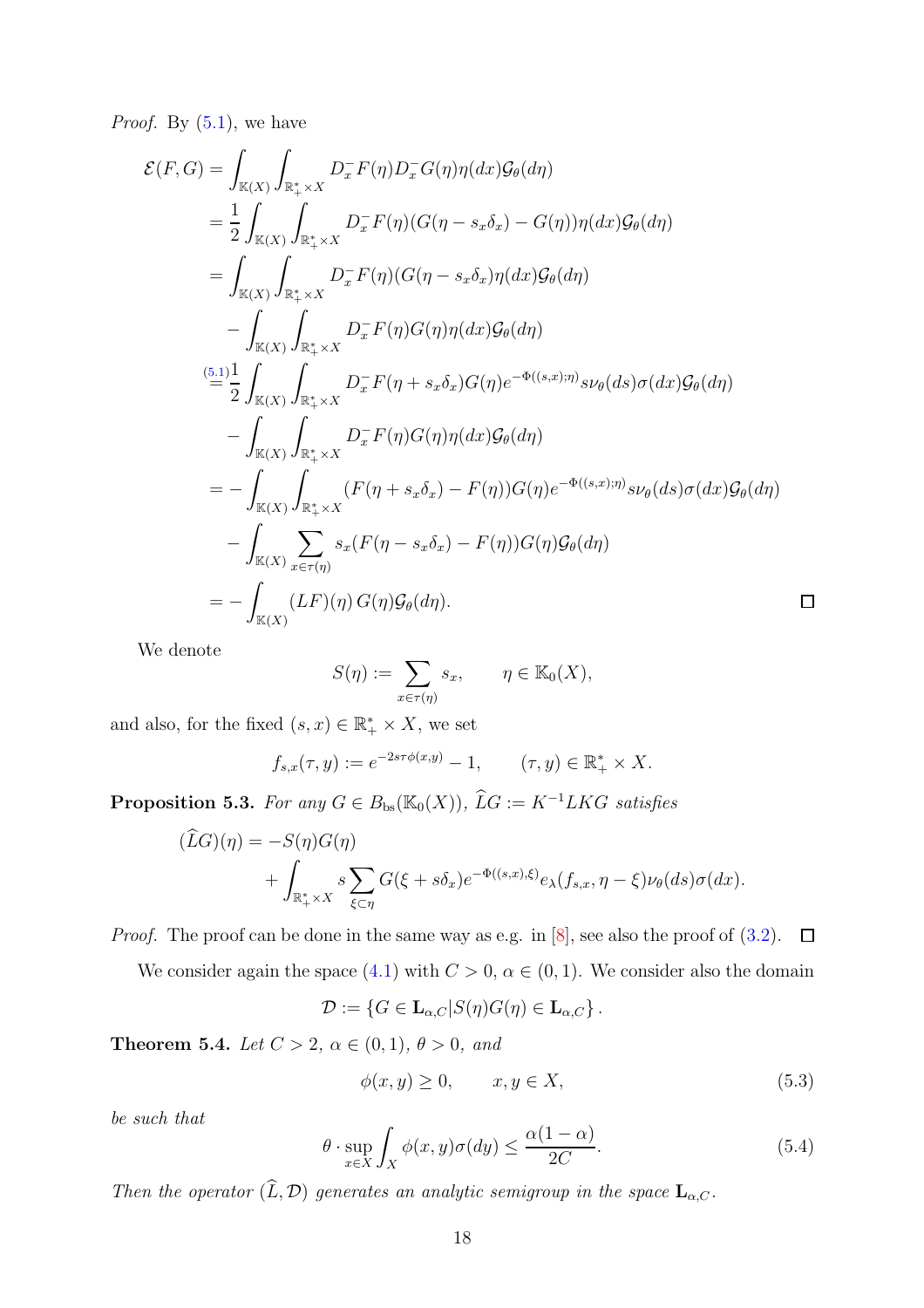*Proof.* Firstly, we consider the operator

$$
(\widehat{L}_0 G)(\eta) = -S(\eta)G(\eta), \qquad \eta \in \mathbb{K}_0(X)
$$

in  $\mathbf{L}_{\alpha,C}$  with its maximal domain  $\mathcal{D}$ . It can be shown identically to the proof of [\[8,](#page-19-0) Lemma 3.3, that  $(\widehat{L}_0, \mathcal{D})$  is a generator of a contraction analytic semigroup in  $\mathbf{L}_{\alpha,C}$ .

Next, we define  $\widehat{L}_1 := \widehat{L} - \widehat{L}_0$ , i.e., for  $G \in B_{bs}(\mathbb{K}_0(X)),$ 

$$
(\widehat{L}_1G)(\eta) = \int_{\mathbb{R}_+^* \times X} s \sum_{\xi \subset \eta} G(\xi + s\delta_x) e^{-\Phi((s,x),\xi)} e_{\lambda}(f_{s,x}, \eta - \xi) \nu_{\theta}(ds) \sigma(dx).
$$

We are going to show now that, under [\(5.3\)](#page-17-0), operator  $\widehat{L}_1$  is  $\widehat{L}_0$ -bounded. Indeed,

$$
\|\hat{L}_{1}G\|_{\alpha,C}
$$
\n(5.3)  
\n
$$
\leq \int_{\mathbb{K}_{0}(X)} \sum_{\xi\subset\eta} \int_{\mathbb{R}_{+}^{*}\times X} s|G(\xi+s\delta_{x})|e_{\lambda}(|f_{s,x}|, \eta-\xi) C(\eta)\nu_{\theta}(ds)\sigma(dx)\lambda_{\theta}(d\eta)
$$
\n(2.1)  
\n
$$
\leq \int_{\mathbb{K}_{0}(X)} \int_{\mathbb{K}_{0}(X)} \int_{\mathbb{R}_{+}^{*}\times X} s|G(\xi_{1}+s\delta_{x})|e_{\lambda}(|f_{s,x}|, \xi_{2}) C(\xi_{1}+\xi_{2})\nu_{\theta}(ds)\sigma(dx)\lambda_{\theta}(d\xi_{1})\lambda_{\theta}(d\xi_{2})
$$
\n(2.1)  
\n
$$
\leq \int_{\mathbb{K}_{0}(X)} \int_{\mathbb{K}_{0}(X)} \sum_{x\in\tau(\xi_{1})} s_{x}|G(\xi_{1})|e_{\lambda}(|f_{s_{x},x}|, \xi_{2}) C(\xi_{1}-s_{x}\delta_{x}+\xi_{2})\lambda_{\theta}(d\xi_{1})\lambda_{\theta}(d\xi_{2})
$$
\n
$$
\leq \int_{\mathbb{K}_{0}(X)} |G(\xi_{1})|C(\xi_{1}) \sum_{x\in\tau(\xi_{1})} \int_{\mathbb{K}_{0}(X)} s_{x}e_{\lambda}(|f_{s_{x},x}|, \xi_{2}) C(\xi_{2}) C(s_{x}\delta_{x})^{-1}\lambda_{\theta}(d\xi_{1})\lambda_{\theta}(d\xi_{2})
$$
\n
$$
= C^{-1} \int_{\mathbb{K}_{0}(X)} |G(\xi_{1})|C(\xi_{1}) \sum_{x\in\tau(\xi_{1})} s_{x}e^{-\alpha s_{x}} \int_{\mathbb{K}_{0}(X)} e_{\lambda}(|f_{s_{x},x}| Ce^{\alpha s}, \xi_{2}) \lambda_{\theta}(d\xi_{2})\lambda_{\theta}(d\xi_{1})
$$
\n
$$
= C^{-1} \int_{\mathbb{K}_{0}(X)} |G(\xi_{1})|C(\xi_{1}) \sum_{x\in\tau(\xi_{1})} s_{x}e^{-\alpha s_{x}} \exp\left(\int_{\mathbb{R}_{+}^{*}\times X} |f_{s_{x},x
$$

where we have used [\(2.4\)](#page-4-1); next, since, under [\(5.3\)](#page-17-0),  $|f_{s,x}(\tau,y)| \leq 2s\tau\phi(x,y)$ , we may estimate

$$
\leq C^{-1} \int_{\mathbb{K}_{0}(X)} |G(\xi_{1})| \mathbf{C}(\xi_{1}) \sum_{x \in \tau(\xi_{1})} s_{x} e^{-\alpha s_{x}} \exp \left( \int_{\mathbb{R}_{+}^{*} \times X} 2s_{x} s\phi(x, y) C e^{\alpha s} \nu_{\theta}(ds) \sigma(dx) \right) \lambda_{\theta}(d\xi_{1})
$$
\n
$$
\stackrel{(2.2)}{=} C^{-1} \int_{\mathbb{K}_{0}(X)} |G(\xi_{1})| \sum_{x \in \tau(\xi_{1})} s_{x} \exp \left[ \left( 2C\theta \int_{\mathbb{R}_{+}^{*} \times X} \phi(x, y) e^{(\alpha - 1)s} ds \sigma(dx) - \alpha \right) s_{x} \right] \mathbf{C}(\xi_{1}) \lambda_{\theta}(d\xi_{1})
$$
\n
$$
\leq \frac{1}{C} ||\widehat{L}_{0}G||,
$$

for  $\alpha \in (0, 1)$ , if only we assume that

$$
0 \ge 2C\theta \int_{\mathbb{R}_+^* \times X} \phi(x, y) e^{(\alpha - 1)s} ds \sigma(dx) - \alpha = 2C\theta \int_X \phi(x, y) \sigma(dx) \int_{\mathbb{R}_+^*} e^{(\alpha - 1)s} ds - \alpha = \frac{2C}{1 - \alpha} \theta \int_{\mathbb{R}^d} \phi(x, y) \sigma(dx) - \alpha,
$$

that holds under [\(5.4\)](#page-17-1). Therefore,  $\widehat{L}_1$  has  $\widehat{L}_0$ -bound  $\frac{1}{C} < \frac{1}{2}$  $\frac{1}{2}$  that yields the statement.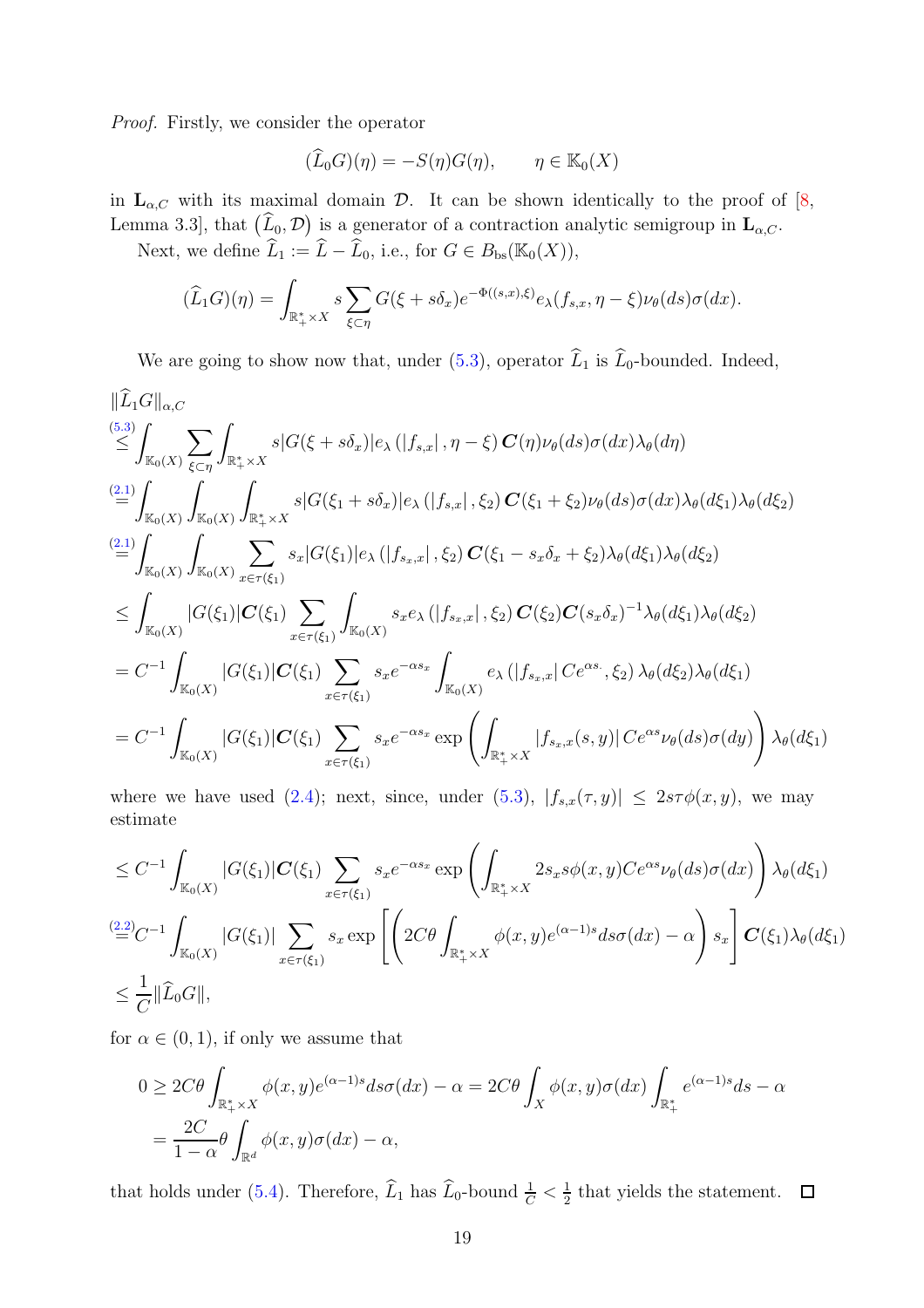By using the Minlos identity [\(2.1\)](#page-3-1), we immediately get the following result:

**Proposition 5.5.** *For any*  $k \in \mathcal{L}_{\infty}(\mathbb{K}_0(X))$ *, the mapping* 

$$
(L^{\Delta}k) (\eta) = -S(\eta)k(\eta)
$$
  
+ 
$$
\sum_{x \in \tau(\eta)} s_x e^{-\Phi((s,x), \eta - s_x \delta_x)} \int_{\mathbb{K}_0(X)} e_{\lambda}(f_{s_x,x}, \xi)k(\eta + \xi - s_x \delta_x) \lambda_{\theta}(d\xi)
$$

*is well-defined and, for any*  $G \in B_{bs}(\mathbb{K}_0(X))$ , [\(2.9\)](#page-6-3) *holds.* 

Again, one can consider the dual semigroup  $T^*(t)$  in the space (isomorphic to)  $\mathcal{K}_{\alpha,C}$ given by [\(4.7\)](#page-15-0), so that  $k_t = T^*(t)k_0$  solves the weak equation [\(2.10\)](#page-6-4), and [\(4.8\)](#page-15-1) holds. Further analysis of the sun-dual semigroup  $T^{\odot}(t)$  (which provides a solution to  $(2.10)$  on a subspace of  $\mathcal{K}_{\alpha,C}$  can be done in the same way as in [\[8\]](#page-19-0).

# Acknowledgements

P.K. was supported by the DFG through the IRTG 2235 "Searching for the regular in the irregular: Analysis of singular and random systems".

# <span id="page-19-8"></span>References

- <span id="page-19-3"></span>[1] L. Bertini, N. Cancrini, and F. Cesi. The spectral gap for a Glauber-type dynamics in a continuous gas. *Ann. Inst. H. Poincar´e Probab. Statist.*, 38(1):91–108, 2002.
- [2] B. M. Bolker and S.W. Pacala. Using moment equations to understand stochastically driven spatial pattern formation in ecological systems. *Theoretical Population Biology*, 52:179–197, 1997.
- <span id="page-19-4"></span>[3] U. Dieckmann and R. Law. Relaxation projections and the method of moments. *The Geometry of Ecological Interactions: Simplifying Spatial Complexity*, 153:412–455, 2000.
- <span id="page-19-7"></span><span id="page-19-5"></span>[4] K.-J. Engel and R. Nagel. *One-parameter semigroups for linear evolution equations*, volume 194 of *Graduate Texts in Mathematics*. Springer-Verlag, New York, 2000.
- [5] D. Finkelshtein, Yu. Kondratiev, Yu. Kozitsky, and O. Kutoviy. The statistical dynamics of a spatial logistic model and the related kinetic equation. *Math. Models Methods Appl. Sci.*, 25(2):343–370, 2015.
- <span id="page-19-2"></span>[6] D. Finkelshtein, Yu. Kondratiev, P. Kuchling, and M. J. Oliveira. Analysis on the Cone of Discrete Radon Measures. *Preprint*.
- <span id="page-19-6"></span>[7] D. Finkelshtein, Yu. Kondratiev, and O. Kutoviy. Individual based model with competition in spatial ecology. *SIAM J. Math. Anal.*, 41(1):297–317, 2009.
- <span id="page-19-0"></span>[8] D. Finkelshtein, Yu. Kondratiev, and O. Kutoviy. Semigroup approach to birth-anddeath stochastic dynamics in continuum. *J. Funct. Anal.*, 262(3):1274–1308, 2012.
- <span id="page-19-1"></span>[9] D. Hagedorn, Yu. Kondratiev, T. Pasurek, and M. Röckner. Gibbs states over the cone of discrete measures. *J. Funct. Anal.*, 264(11):2550–2583, 2013.